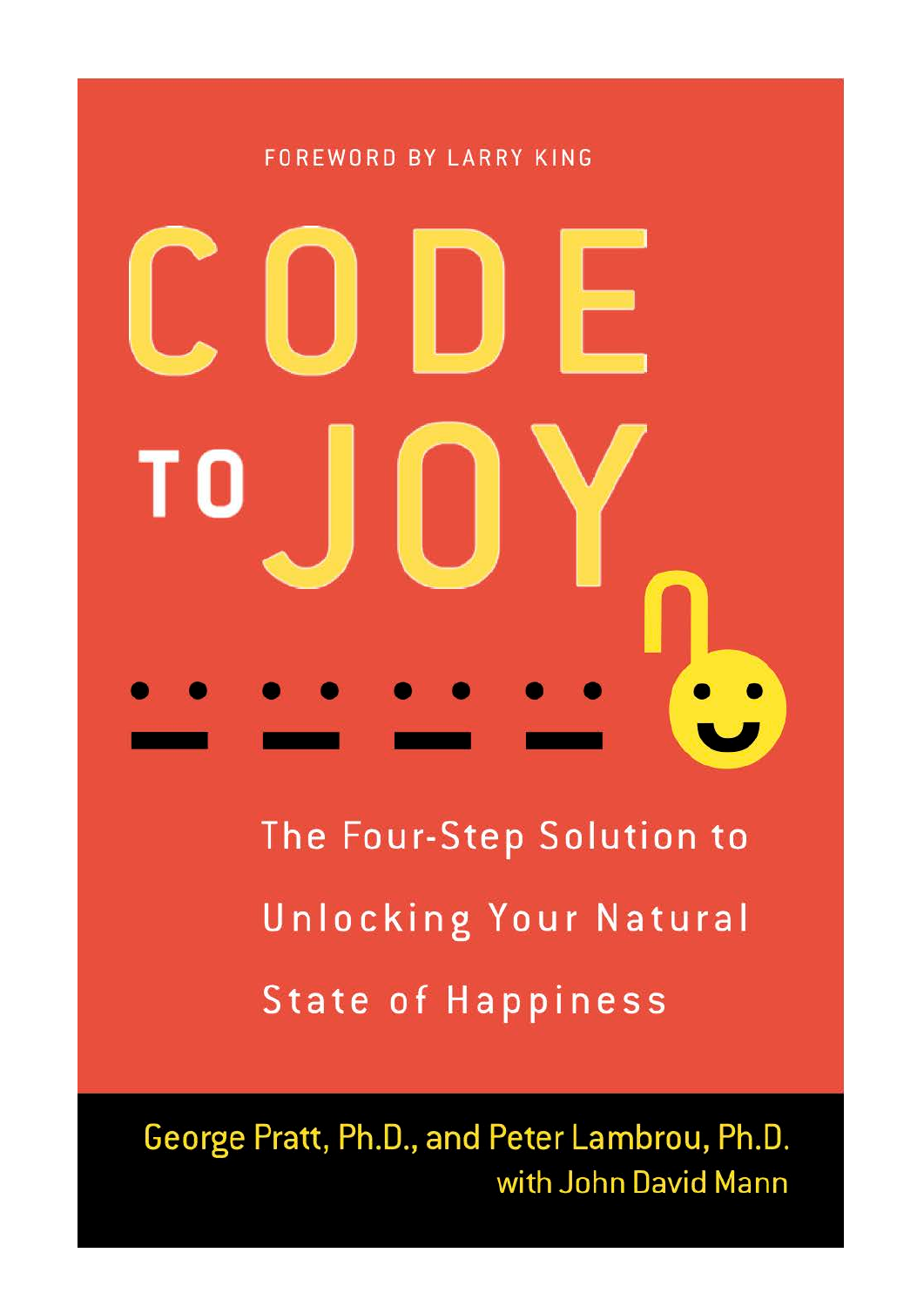# CODE to Joy

*The Four-Step Solution to Unlocking Your Natural State of Happiness*

# George Pratt, Ph.D. Peter Lambrou, Ph.D. with John David Mann



HarperOne *An Imprint of* HarperCollins*Publishers*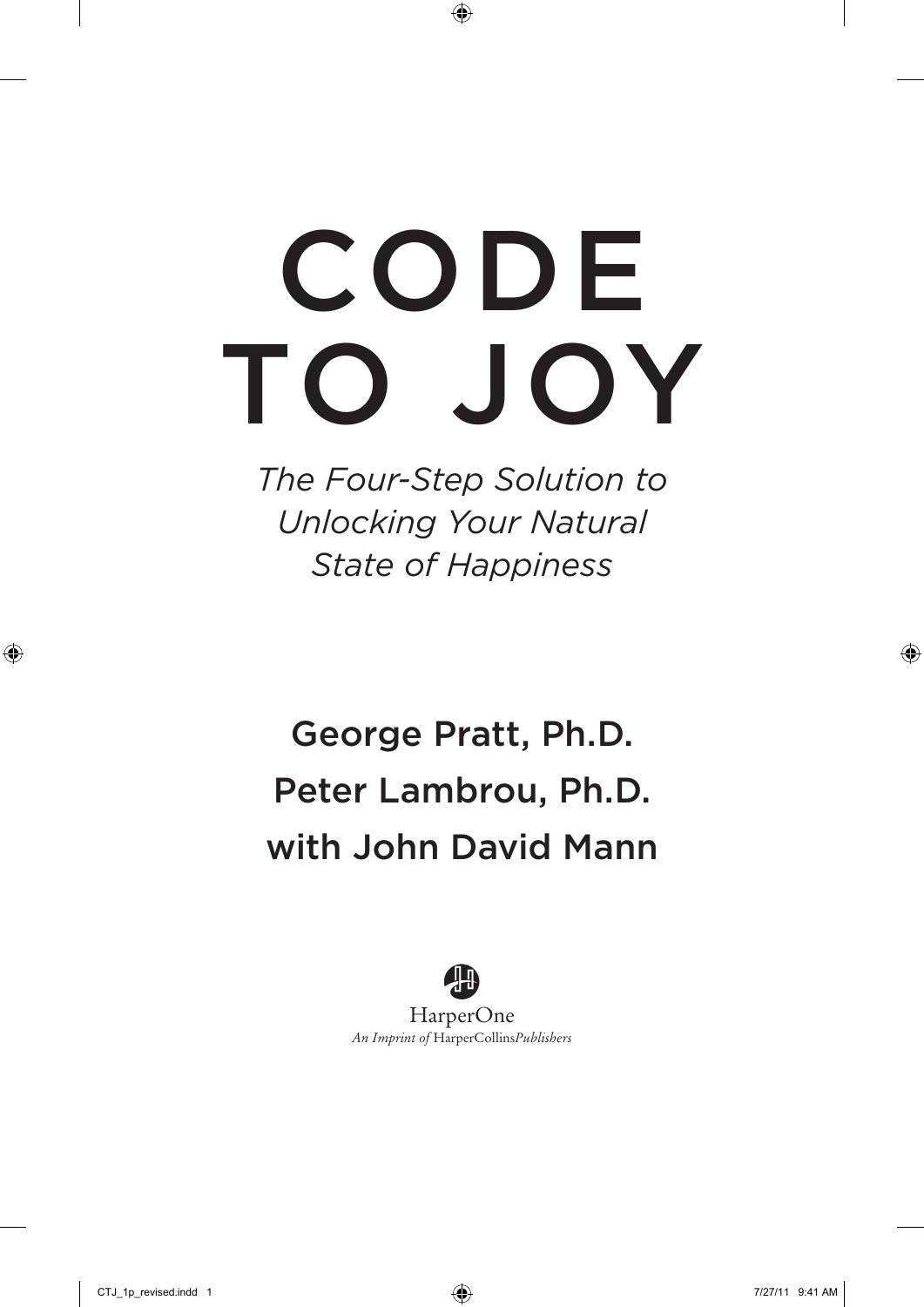

This book contains advice and information relating to health care. It is not intended to replace medical advice and should be used to supplement rather than replace regular care by your doctor. It is recommended that you seek your physician's advice before embarking on any medical program or treatment. All efforts have been made to assure the accuracy of the information contained in this book as of the date of publication. The publisher and the authors disclaim liability for any medical outcomes that may occur as a result of applying the methods suggested in this book. The individual experiences recounted in this book are true. However, the names and certain descriptive details have been changed to protect the identities of those involved.

The lines from "What Do You Do With the Mad that You Feel?" are the copyright of Fred M. Rogers, and are used with permission from the Fred Rogers Company.

code to joy: *The Four-Step Solution to Unlocking Your Natural State of Happiness.* Copyright © 2012 by George Pratt, Ph.D. and Peter Lambrou, Ph.D. All rights reserved. Printed in the United States of America. No part of this book may be used or reproduced in any manner whatsoever without written permission except in the case of brief quotations embodied in critical articles and reviews. For information address HarperCollins Publishers, 10 East 53rd Street, New York, NY 10022.

HarperCollins books may be purchased for educational, business, or sales promotional use. For information please write: Special Markets Department, HarperCollins Publishers, 10 East 53rd Street, New York, NY 10022.

HarperCollins website: http://www.harpercollins.com

HarperCollins®, <sup>49</sup>®, and HarperOne™ are trademarks of HarperCollins Publishers.

*Design by Level C Illustrations by Dwight Been*

### first edition

Library of Congress Cataloging-in-Publication Data

Pratt, George J.

Code to joy : the four-step solution to unlocking your natural state of happiness / George Pratt, Peter Lambrou, with John David Mann. — 1st ed.

p. cm.

Includes bibliographical references.

ISBN 978–0–06–206315–1

1. Happiness. 2. Joy. 3. Positive psychology. 4. Self-actualization (Psychology) I. Lambrou, Peter T. II. Mann, John David. III. Title.

BF575.H27P735 2012

158.1—dc23 2011024396

11 12 13 14 15 ov/rrd 10 9 8 7 6 5 4 3 2 1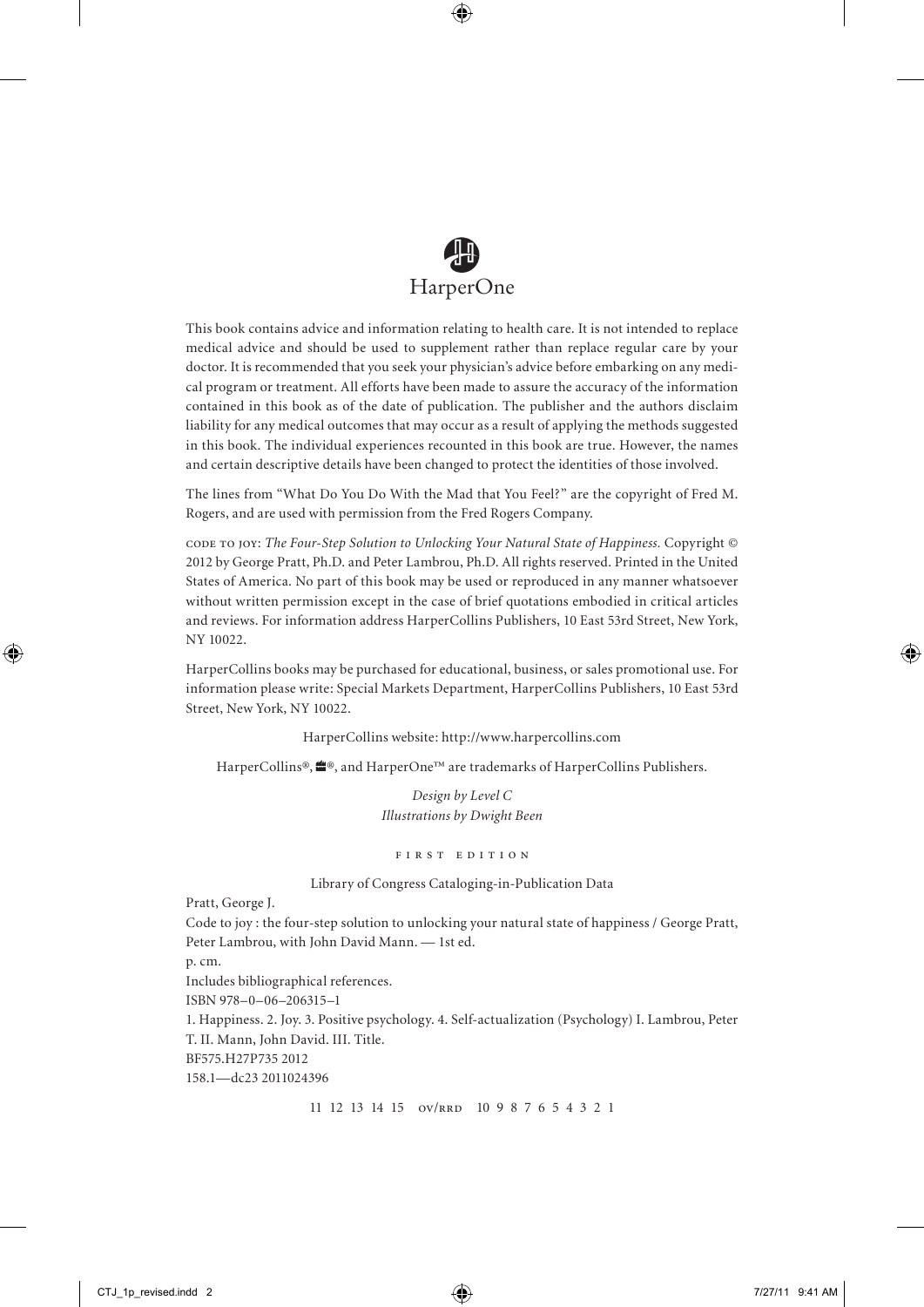## **CONTENTS**

|   | Foreword by Larry King             | V   |
|---|------------------------------------|-----|
|   | Introduction: Stefanie's Question  | 1   |
| 1 | An Interview with Yourself         | 9   |
| 2 | Seven Limiting Beliefs             | 33  |
| 3 | The Flea and the Elephant          | 77  |
|   | Step 1: Identify                   | 105 |
| 4 | A Disturbance in the Force         | 107 |
|   | Step 2: Clear                      | 129 |
| 5 | Your Personal Code to Joy          | 131 |
|   | Step 3: Repattern                  | 163 |
| 6 | Anchoring                          | 165 |
|   | Step 4: Anchor                     | 179 |
| 7 | Taking It to the Next Level        | 181 |
| 8 | A Rich Life                        | 197 |
|   | <b>Conclusion: A Deeper Joy</b>    | 215 |
|   | Appendix A. The Four-Step Process  | 219 |
|   | Appendix B. Embracing the Biofield | 225 |
|   | <b>Notes</b>                       | 231 |
|   | Acknowledgments                    | 243 |
|   | <b>About the Authors</b>           | 247 |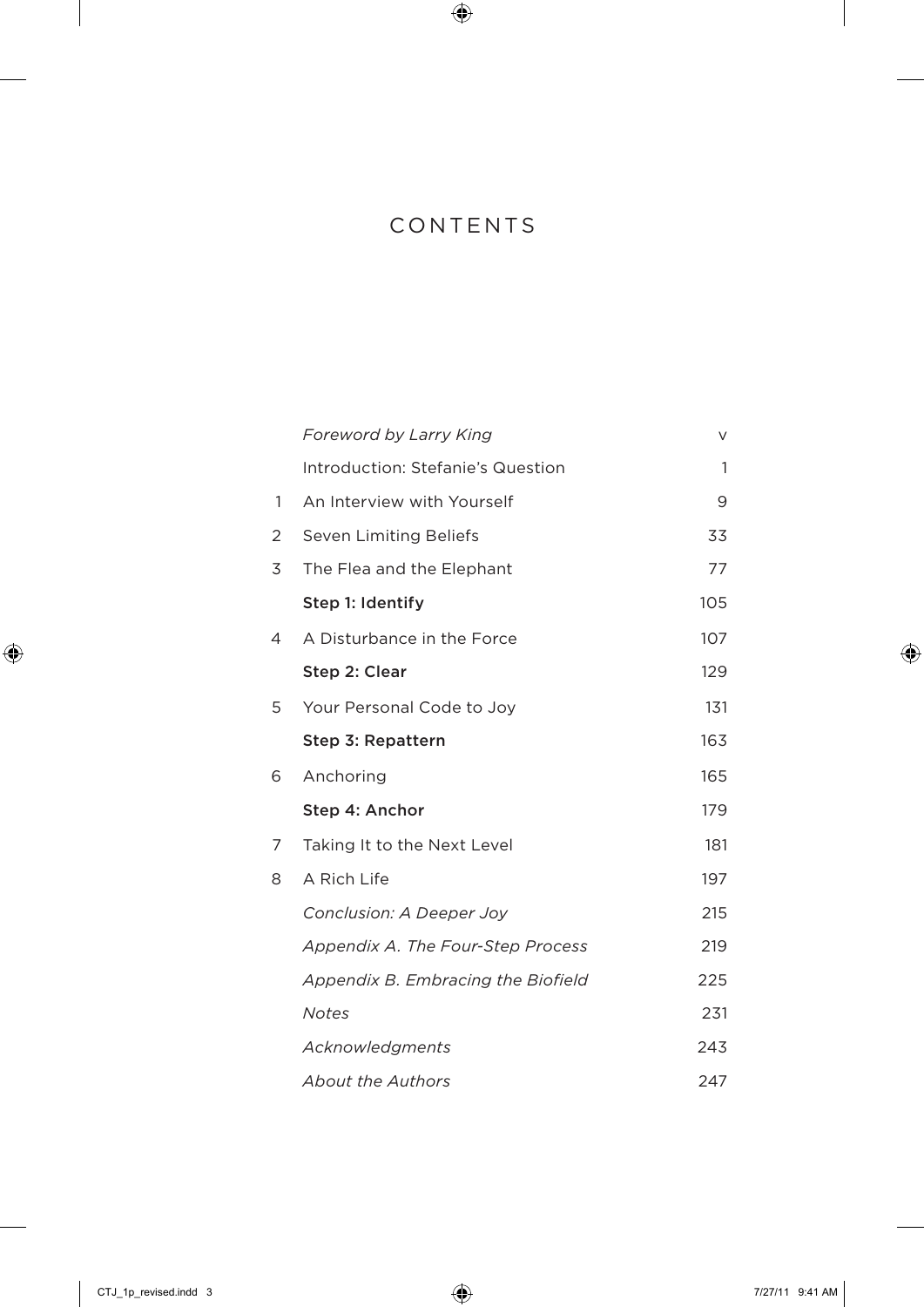### **FORFWORD**

THE TWENTIETH CENTURY HAD its share of medical miracles. I should know. When you've survived a heart attack, had quintuple bypass surgery, and you're still going strong a quarter-century later, it gives you a pretty healthy appreciation for modern medicine.

Still, there are some aspects of the human condition medicine can't touch. Or at least it couldn't until now. Modern medicine has made us a lot healthier—but what about *happier*? That may be where the frontier of medicine lies in this still young century. And one of the undisputed masters of that new frontier is a clinical psychologist named George Pratt.

The first time I met Dr. Pratt he was a guest on *Larry King Live,* talking about a fascinating approach to healing our emotions and creating lasting improvements in our productivity and sense of fulfillment.

"Whether it's an unresolved hurt, persistent low self-esteem, or vague sense of anxious unease," said Dr. Pratt, "most of us struggle with some version of what we call *the fog of distress*. It clouds our lives, interfering with our relationships, our careers, even our health. And no matter how many hours you spend on the couch, talking it through just doesn't always do it."

Why not?

"Because there's typically a disconnect," he explained, "between what we logically know about ourselves and the place in the brain where our emotions live. Sometimes you just can't get there from here. You have to find alternative ways to get that information to click."

Alternative ways like what? Like *energy psychology*.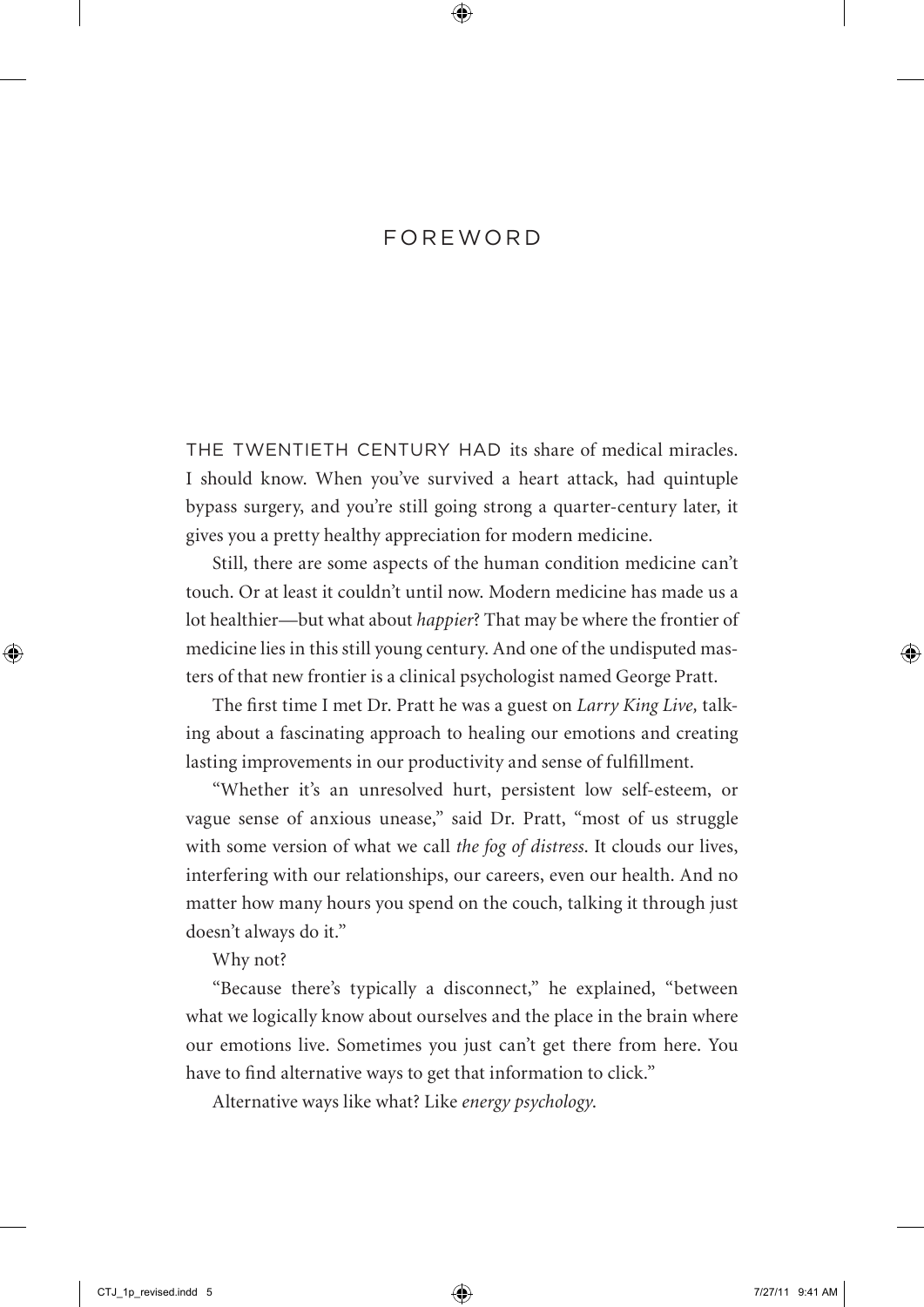If you've never heard the term before, you're not alone. Neither had I, before that show. But in the years to come, you and I will be hearing about it plenty. It refers to innovative techniques that affect the body's energy systems, almost like a 60,000-mile tune-up of the thoughts and emotions. Using these techniques, as my distinguished guest explained it, you can clear out the past traumas and events that created those disconnects in the first place. The result? It's something like what happens when a fresh wind blows away the clouds: *the sun comes out*.

"Actually," he added, "it's a pretty easy thing to do. And it works."

Dr. Pratt has helped pro golfers and ball players improve their game, jilted young men and women get over heartbreak, estranged couples get their groove back. He has helped people get past the trauma of terrible accidents, restart faltering careers, recover lost self-confidence, and move past irrational fears.

He has even helped one talk show host I know—me.

Even before we had him on the show that first time, I knew a little bit about the good doctor. He had worked with two people on the *Larry King Live* staff, and they had gotten fabulous results from those sessions. Soon I had him on as a guest again, and this time he talked about "creating your own joy."

Now I was *really* intrigued.

We set up a time when he could give me a private demonstration of the approach you're about to explore in this book. So we'd have something to work with, I described an emotional issue in my own life. What he did with it in the fifteen minutes we spent together blew my mind. To say it was impressive would be a crime of understatement. It was *remarkable*. When he says it's a simple and easy process, he's not kidding. When he says *it works,* he's not kidding there either.

George Pratt is a true modern-day healer, and what he and his colleague, Dr. Peter Lambrou, have created in the pages you're about to read is a brilliant formula for tapping into our highest potential. I predict it will change many people's lives for the better.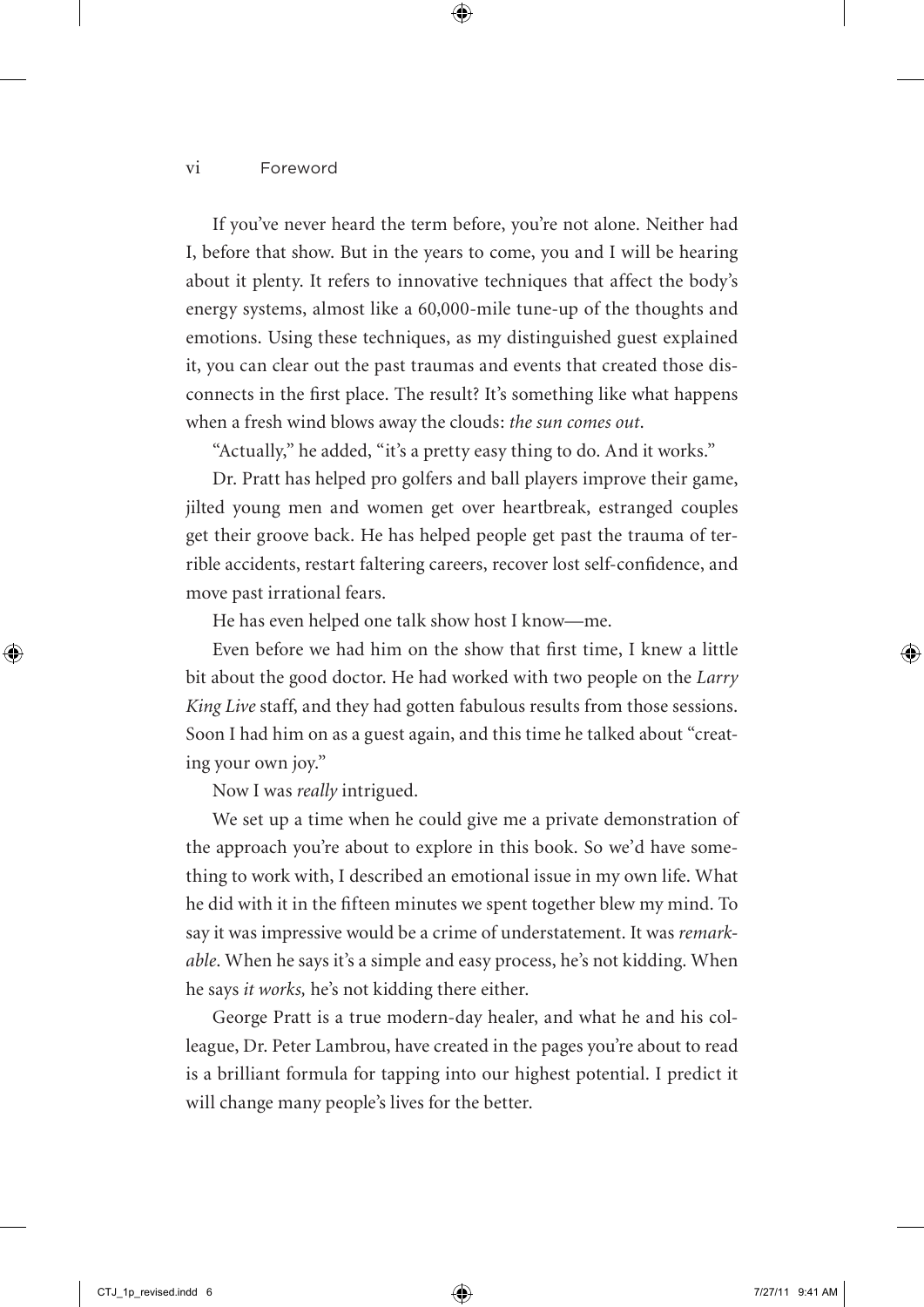Including yours.

Whatever is going on in your life, whatever is keeping you from being as successful, as productive, as flat-out *joyful* as you'd like to be, there's a path that will take you there. I know, because I've experienced it firsthand.

*Larry King*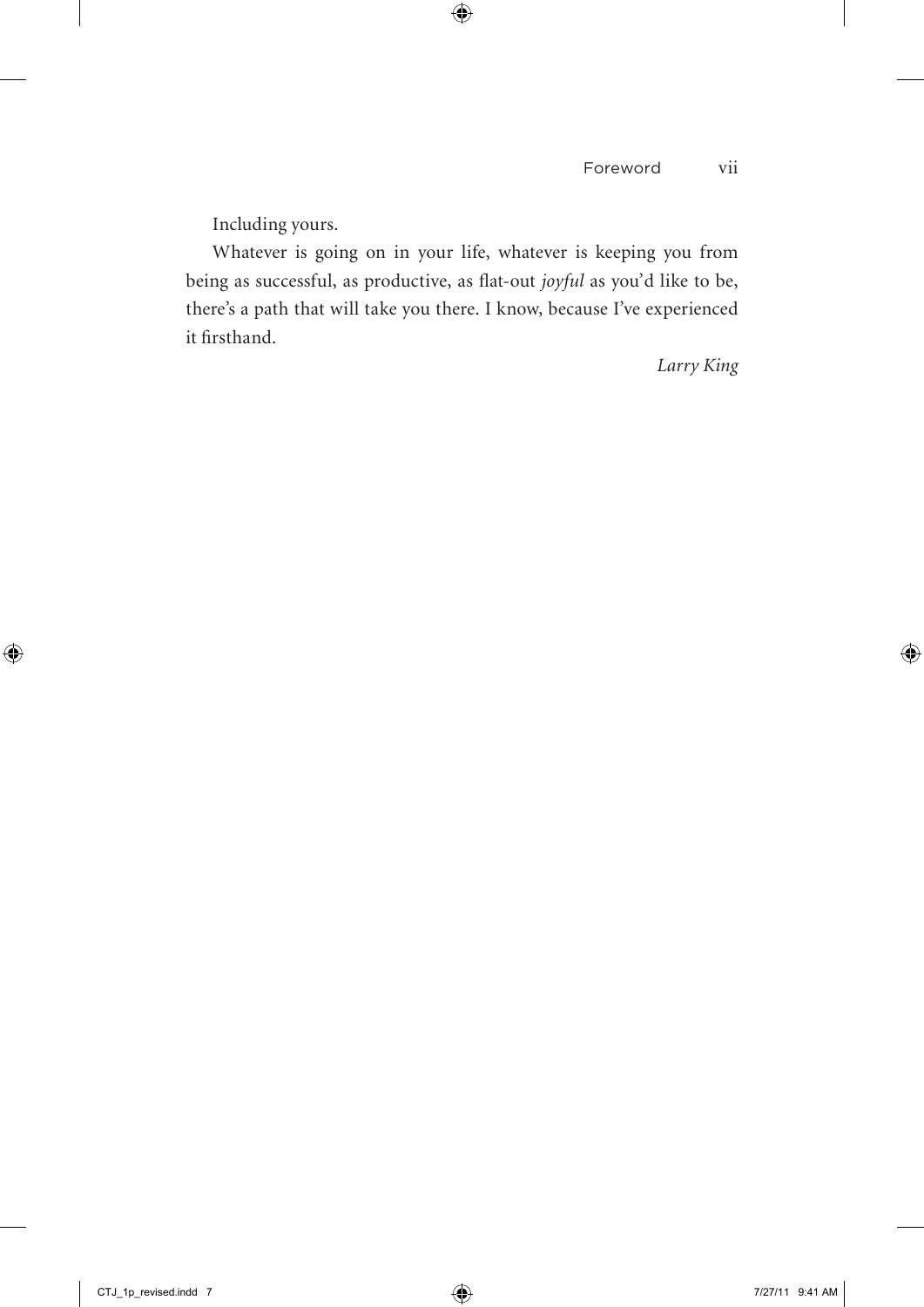### Int r o d u c ti o n

# Stefanie's Question

Something is not right. —Miss Clavel, in the middle of the night, in *Madeline*

A FEW YEARS AGO a woman named Stefanie came to our office seeking treatment. In the course of our first visit, she asked us a question she had been trying to answer for decades. It's a question millions of people have asked throughout history. Maybe you have asked it yourself.

Stefanie's history, we soon learned, was a rags-to-riches success story. Growing up in a poor family, she took a job in her teens as an office assistant for an advertising company. Working her way up through the ranks, she eventually reached the top, so that by her mid-forties she had become CEO and majority owner of the firm. Stefanie also had a rich personal life. A kind and generous woman, she was active in the community where she lived with her husband, proud parents of two healthy, thriving kids.

In fact, Stefanie appeared to have been living a charmed life in every way—except for one thing: she was deeply unhappy.

Stefanie's unhappiness was practically tangible. When she entered the room, it was as if a dark cloud entered with her. As she began describing her situation, it became clear that this dark cloud followed her into every corner of her life.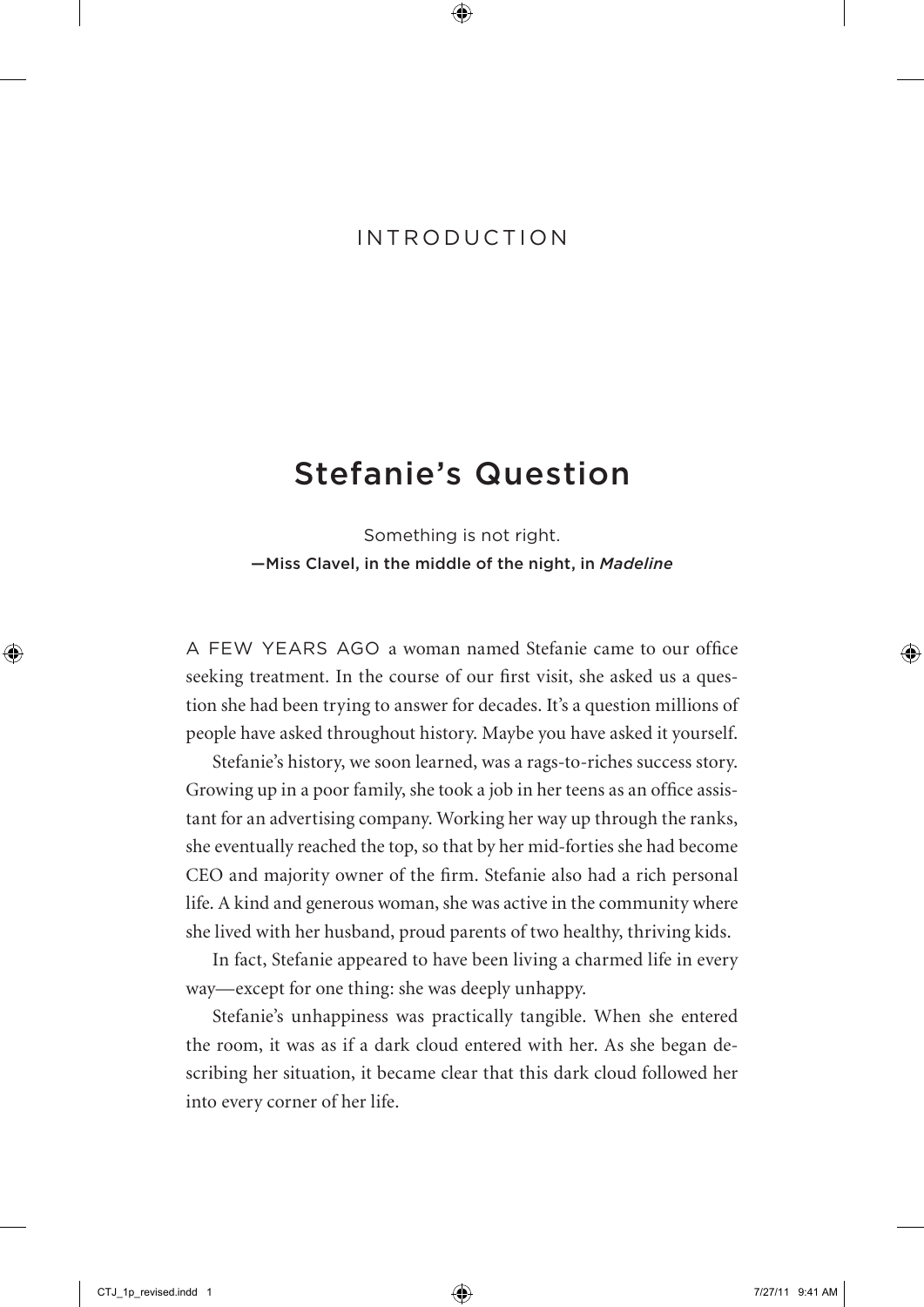By all accounts she was a great mother, but she didn't *feel* like a great mother. She also felt deeply guilty about the collapse of a previous marriage many years earlier, and that guilt hovered over her like the gloom of an overcast sky. Her health was affected, too: now in her fifties, Stefanie was having severe stomach and digestive problems and had recently undergone back surgery for a bad disc. Despite all her successes, that dark cloud had also cast its shadow over her professional world. After a series of management mishaps, Stefanie's advertising company had recently slipped into bankruptcy.

For no apparent reason, Stefanie's life was unraveling.

"I've seen psychiatrists here in California," she said, "and in New York, and in London. I've been on every antidepressant. I've read all the books and articles about mood issues. I've read everything and tried everything, but that unhappiness still persists—and I don't know why. Everyone tells me I have nothing to complain about and everything to be grateful for. And I know they're right. But knowing that doesn't make it better."

And then Stefanie asked The Question:

*"Why aren't I happy?"*

Over the course of our sixty years of combined clinical practice, we have heard thousands of variations of Stefanie's question, from thousands of people:

*Why am I anxious? nervous? insecure? always worried? Why can't I seem to find or sustain a fulfilling relationship? find work I enjoy? relax when I am at home with my family? Why do I have this irrational fear of crowds . . . of men . . . of women . . . of elevators . . . of food . . . of closed spaces . . . of open spaces . . . of being alone . . . of being with others? Why can't I get over that breakup? my compulsive behavior? my challenges with money? my feeling that I'm a fraud?*

In a million different versions, Stefanie's question echoes throughout our society and within virtually everyone we know. You probably have your own version.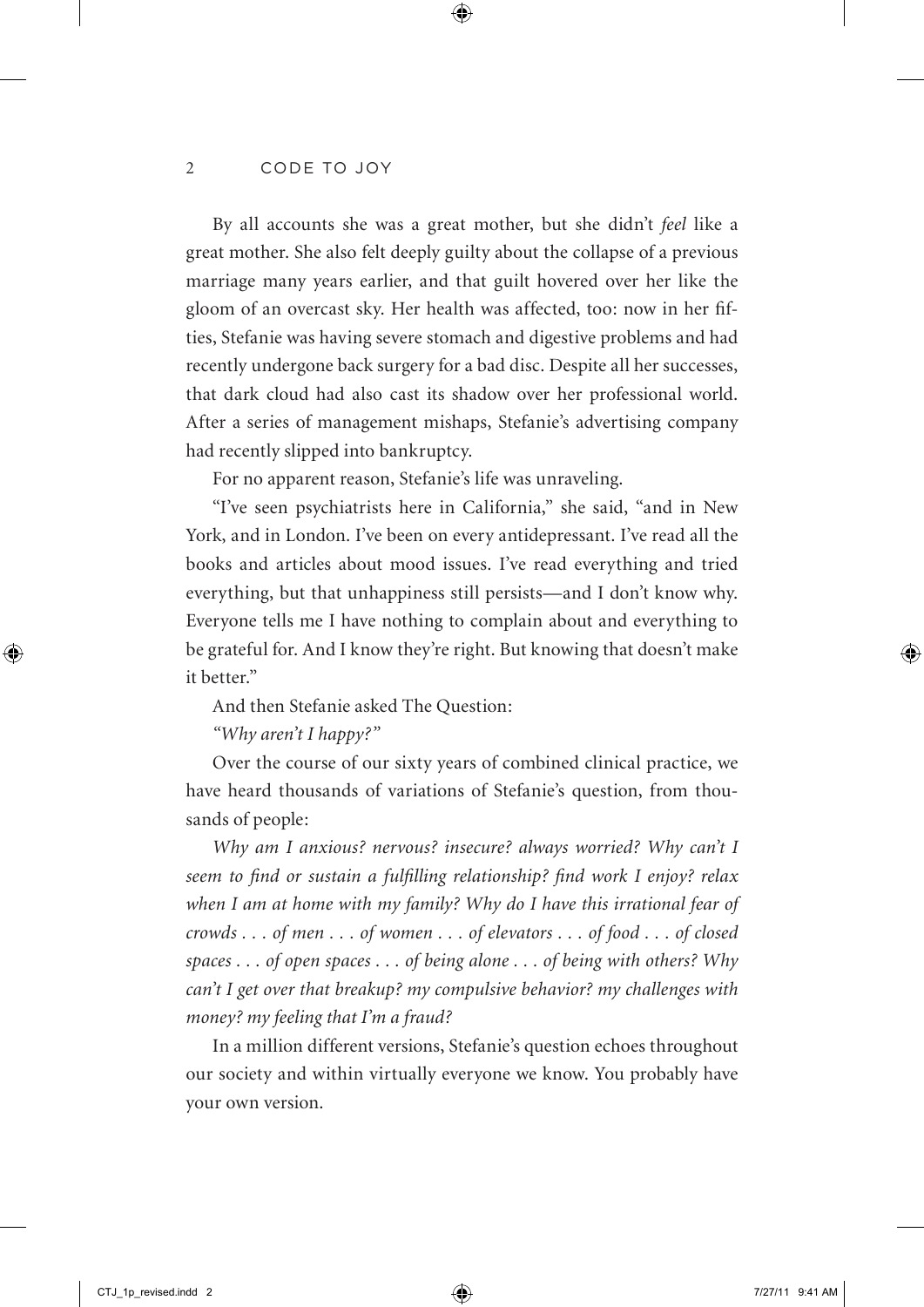We are the healthiest, best nourished, and longest-living generation in history. By all rights, we ought to be the happiest, most purposeful, productive, and fulfilled generation in history, too. But for some reason, we're not.

Why not?

It's a puzzle we've been pursuing for decades—and the answer turns out to have something to do with how water turns into fog.

IMAGINE YOU ARE STANDING just outside your home, surrounded by a dense fog, so thick you can't see the other side of the street in front of you. You look to the right, then to the left, but you cannot see more than fifty feet in any direction. You are surrounded.

How much water do you suppose it takes to create that blanket of fog that has completely isolated you from your world?

Before you read on, think about this for a moment. Don't worry if you're not good at math or have no background in physics. Just take a commonsense guess. How much water do you think it took to create this fog that surrounds you?

Now, are you ready for the answer? *A few ounces*. The total volume of water in a blanket of fog one acre around and one meter deep would not quite fill an ordinary drinking glass.

How is this possible? First the water evaporates, and the resulting vapor then condenses into minuscule droplets that permeate the air. In that one-acre block of fog, one drinking glass's worth of water disperses as some *400 billion tiny droplets* suspended in the air, creating an impenetrable cloak that shuts out light and makes you shiver.

This is exactly what happens with certain painful or difficult experiences.

Human beings are remarkably adaptable. Most of the time, when negative events occur, we are able to learn from them, shrug them off, and go on with our lives. The experience simply evaporates, leaving us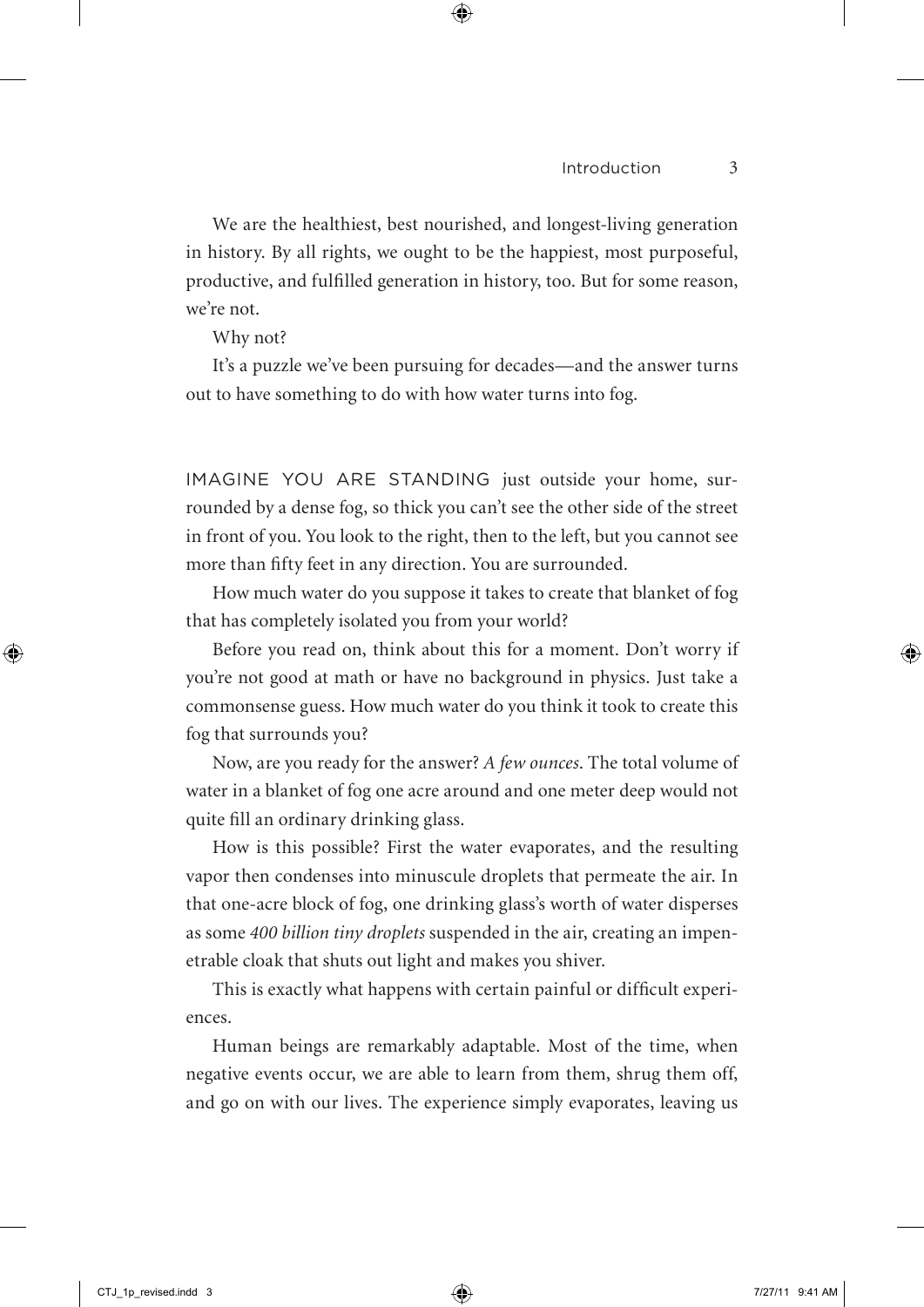a bit older and wiser. But not always. Sometimes, especially when we are very young, we have experiences that we cannot shake. Even if they seem insignificant, no more substantial than a glass of water, when these upsetting experiences evaporate, they then condense into billions of droplets of anger, fear, self-doubt, guilt, and other negative feelings, surrounding us with a suffocating blanket that suffuses every aspect of our lives for years to come.

### We call this *the fog of distress*.

Typically, this vague sense of unease parks itself in the background, like the annoying hum of a refrigerator or air conditioner we have learned to block out from our conscious awareness. But whether we are aware of it or not, it pervades our existence like an insistent headache, interfering with our ability to have healthy relationships, to perform to our potential at work, or to have lives that are anywhere near as fulfilling as they could be. Over the years, that background hum can sabotage our careers, friendships, marriages. Sometimes, as with Stefanie, even our physical health starts to suffer.

What is this fog made of? It is part feelings and part beliefs, partly subconscious and partly bioelectrical. You can think of it as an interference pattern, like radio static, typically set up in the early years of childhood, when our defenses were still fairly unformed and we hadn't yet developed our adult, logical ways of thinking. In other words, it lies outside the domain of our conscious, logical, verbal thought process. It is like a computer program running in the background, shading our thoughts and feelings, reactions and behaviors, our view of ourselves and of our world—all largely without our conscious awareness that it is even there.

For some, this fog of distress shows up in very distinct and specific ways, such as an unshakable fear or irrational anxiety, a problem in one particular area of life. For others, like Stefanie, it is more vague and generalized. That is, it's not that any one specific thing is so terribly wrong. It's more that *nothing is quite right*.

This is why Stefanie's efforts hadn't given her any relief. Psychothera-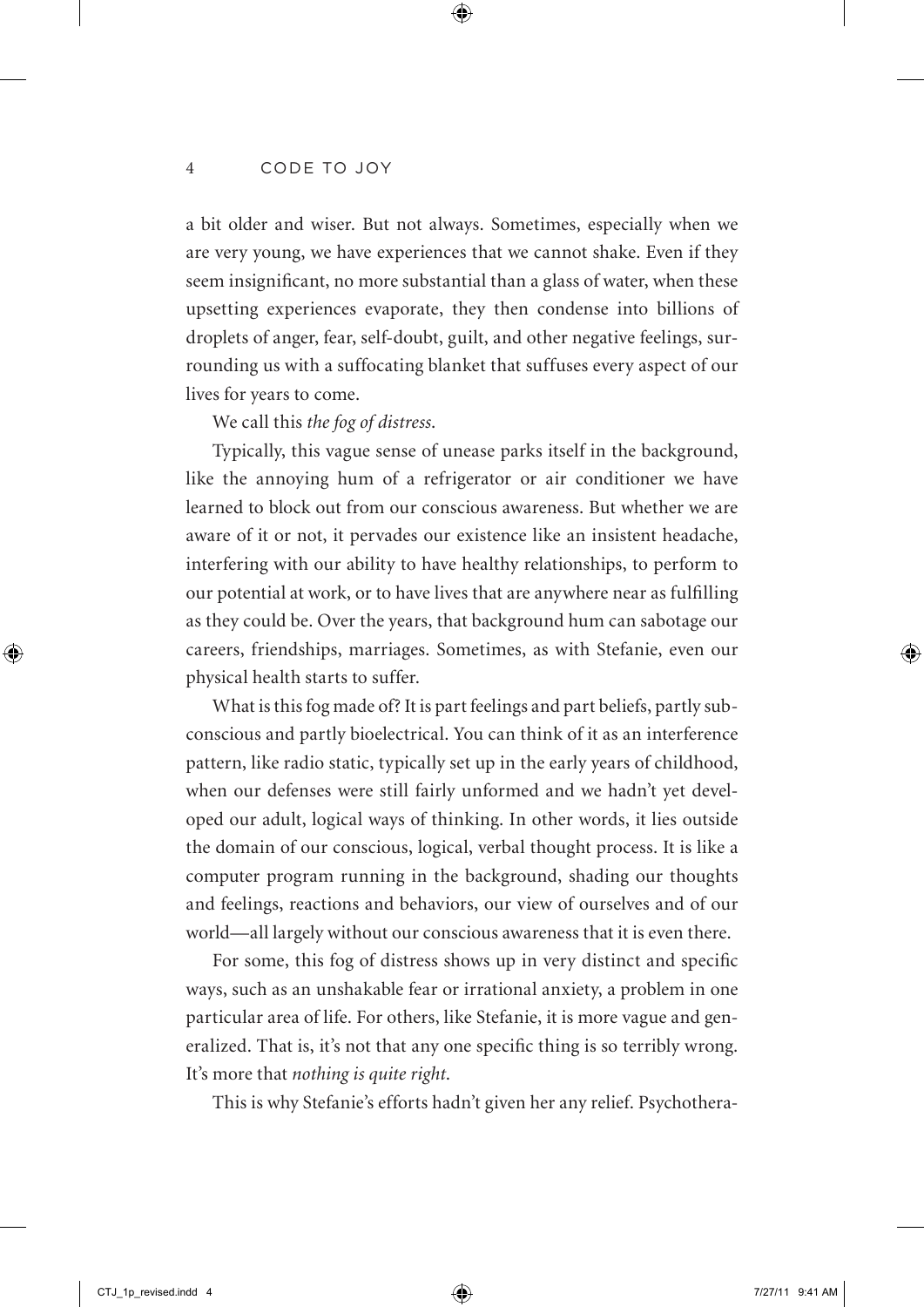peutic drugs, like antidepressants or anti-anxiety medications, cannot disperse that fog; at best, they can somewhat blunt its impact. Talking it over, whether with friends, counselors, or therapists, won't disperse it either, because it doesn't yield to reason and logical analysis. Trying to "talk it through" is like trying to reach an underwater cave by driving around the city streets. No matter how long you drive or which route you take, you won't get there. We have to get out of the car, get off the streets and into the water, and swim a different route altogether.

Fortunately, such a path exists. That's what this book is about.

THE WORST THING ABOUT this fog of distress is that it can be so persistent that we come to think of it as "normal." Yet it is *not* normal. We are designed with extraordinary capacities for growth, self-regulation, and self-healing. Our innate blueprint is beautifully crafted to produce a life of productivity, creativity, fulfillment, and joy. *We are meant to be happy*. Instinctively, we all know this, somewhere deep inside. We all know what it's like to feel a burst of delight. Every one of us has at some point in our lives experienced a sense of ecstatic joy, of euphoria at the sheer sensation of being alive.

Have you ever wondered why that experience has to be so rare and fleeting?

The answer is, *It doesn't*.

Our clinical experiences over the past few decades have shown us that it *is* possible to regain that sense of childlike delight at living and to live our lives to the fullest. As a result of this work, we have come to believe that we are all here on this earth to be happy and healthy, to experience joy, love, connection, and contribution. You *can* become a better, smarter, calmer, more focused, more powerful, and more deeply joyful *you*.

For that to happen, we need to address this pervasive fog of distress, understand where it comes from and how to dissipate it.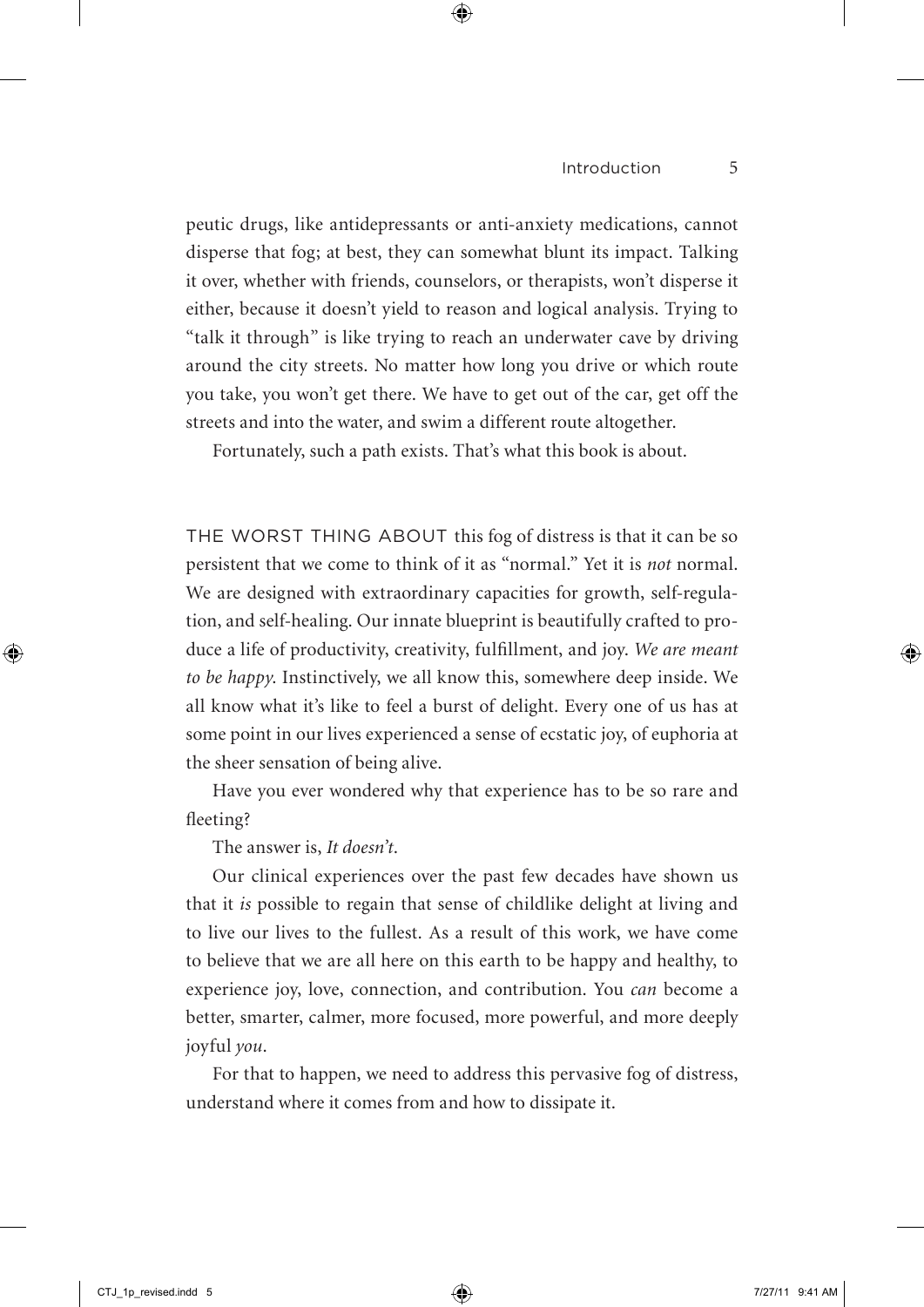We have spent the past several decades unraveling this puzzle, using the tools of conventional psychology along with new methods and insights from the latest findings at the cutting edge of a field of research and therapy called *energy psychology*. Since we began exploring this new frontier in the 1980s, in our practices, workshops, and public demonstrations, we have administered more than 45,000 individual treatments, with remarkable and consistently reliable results.

Over the past decade, we have adapted our approach into a simple protocol that you can administer yourself. It is powerfully simple and effective. We have seen thousands of people use it to clear away their own fogs of distress.

This is exactly what happened with Stefanie. In that first visit, we took her through the four steps of this simple protocol:

*Step 1: Identify*. First, looking back through her life, we helped Stefanie identify an early painful event whose impact had cast its long shadow into her world, along with the self-limiting beliefs her young mind had formed as a result of that experience.

In chapter 1, we take you through a simple, step-by-step process for doing the same thing. (We also reveal what the event was that had such an impact on Stefanie.) In chapter 2, we look at the most common selflimiting beliefs and how to identify them in yourself. In chapter 3, we explore where these beliefs reside and why they have such a firm grip on us and learn a fascinating method for flushing them to the surface where we can deal with them.

*Step 2: Clear*. Next, we worked with Stefanie using some breathing exercises and neuromuscular techniques to realign her body's natural electrical polarity and help disperse that pervasive fog.

In chapter 4, we explore the body's *biofield* and what happens when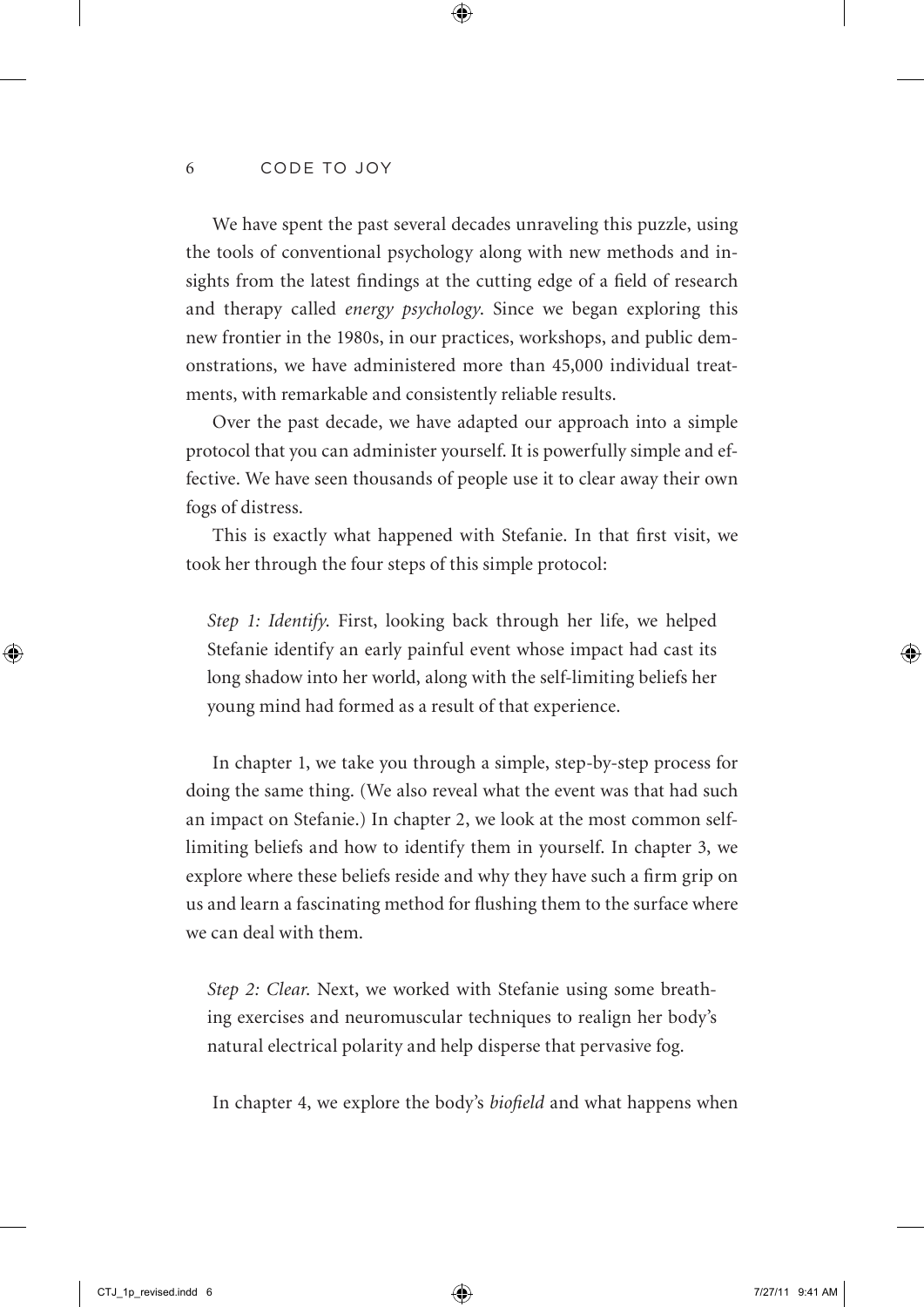our electrical polarities become reversed or disordered. We also learn a set of techniques for realigning our electrical polarity, incorporating cognitive psychology together with elements from age-old disciplines, including yogic breathing and acupressure.

*Step 3: Repattern*. Next, we helped Stefanie permanently release the self-limiting belief we identified in step 1 and then install an opposite, *empowering belief* into her being.

Chapter 5 explores the concept of *self-efficacy,* that is, the ability to step into the driver's seat and direct our own lives, together with fascinating new research findings on the power of mental imagery. In this chapter we also walk you through the *repattern* step, showing you how to create a new story for your life.

*Step 4: Anchor*. Finally, we showed Stefanie several powerful techniques for anchoring those new beliefs and thought patterns so they would become a permanent part of her and not simply a form of temporary relief.

In chapter 6 we show you how to complete this simple *anchoring* step and use it in the weeks and months ahead as a quick refresher, to ensure that the impact of the Four-Step Process stays with you. In chapter 7 we look at ways to use the Four-Step Process to unwrap further layers and tap into your full potential, and in chapter 8 we outline some additional simple, daily practices, drawn from our clinical experiences as well as the latest research, that will help you create the rich life you deserve.

These four steps—*identify, clear, repattern, anchor*—form the core of what you will learn in the pages of *Code to Joy*. In this book, we show you what this process is, how and why it works, and how you can make it work for you.

By the time Stefanie left our office that day, the dark cloud was gone. That was several years ago. It has not returned.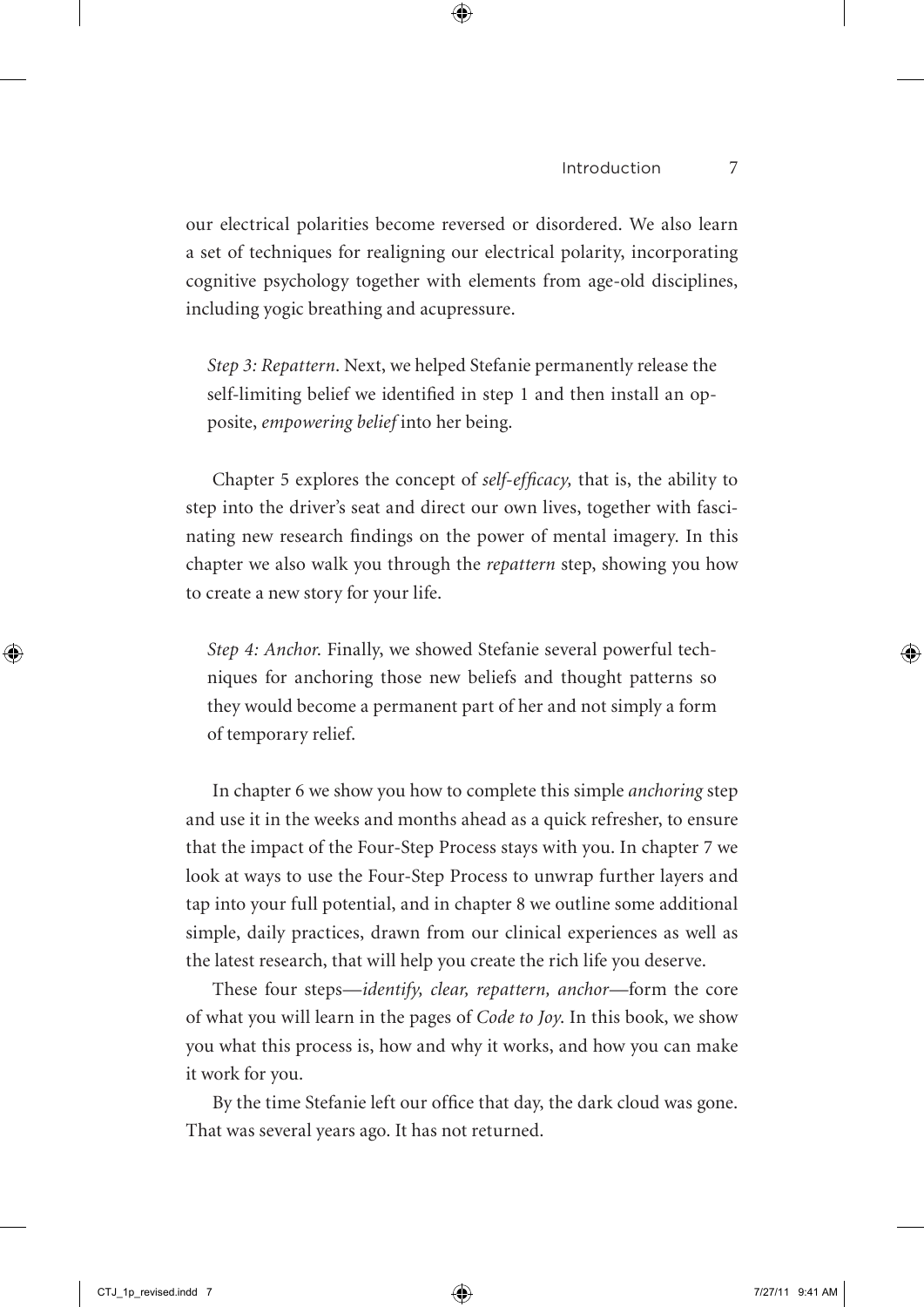# PTER<br>|<br>| CHAPTER ONE

# An Interview with Yourself

What do you do with the mad that you feel When you feel so mad you could bite? When the whole wide world seems oh, so wrong... And nothing you do seems very right? —Fred Rogers, on *Mister Rogers' Neighborhood*

YOU ARE WALKING THROUGH a field, munching absentmindedly on a snack. The sun is out, the air is balmy. A light breeze at your back. Life is good.

Suddenly you hear an earthshaking crash.

Startled, you look up at the horizon just in time to see a gigantic plume of ash and dust volcanoing up into the sky and spreading out to form a gigantic cloud that will persist for days, weeks, perhaps years. It will blot out the sun and completely change your world. Chances are, you will not live to see it dissipate.

Oh, one more detail: you are a dinosaur.

SCIENTISTS TELL US IT was an asteroid striking Earth millions of years ago that caused the death of the dinosaurs. The impact threw so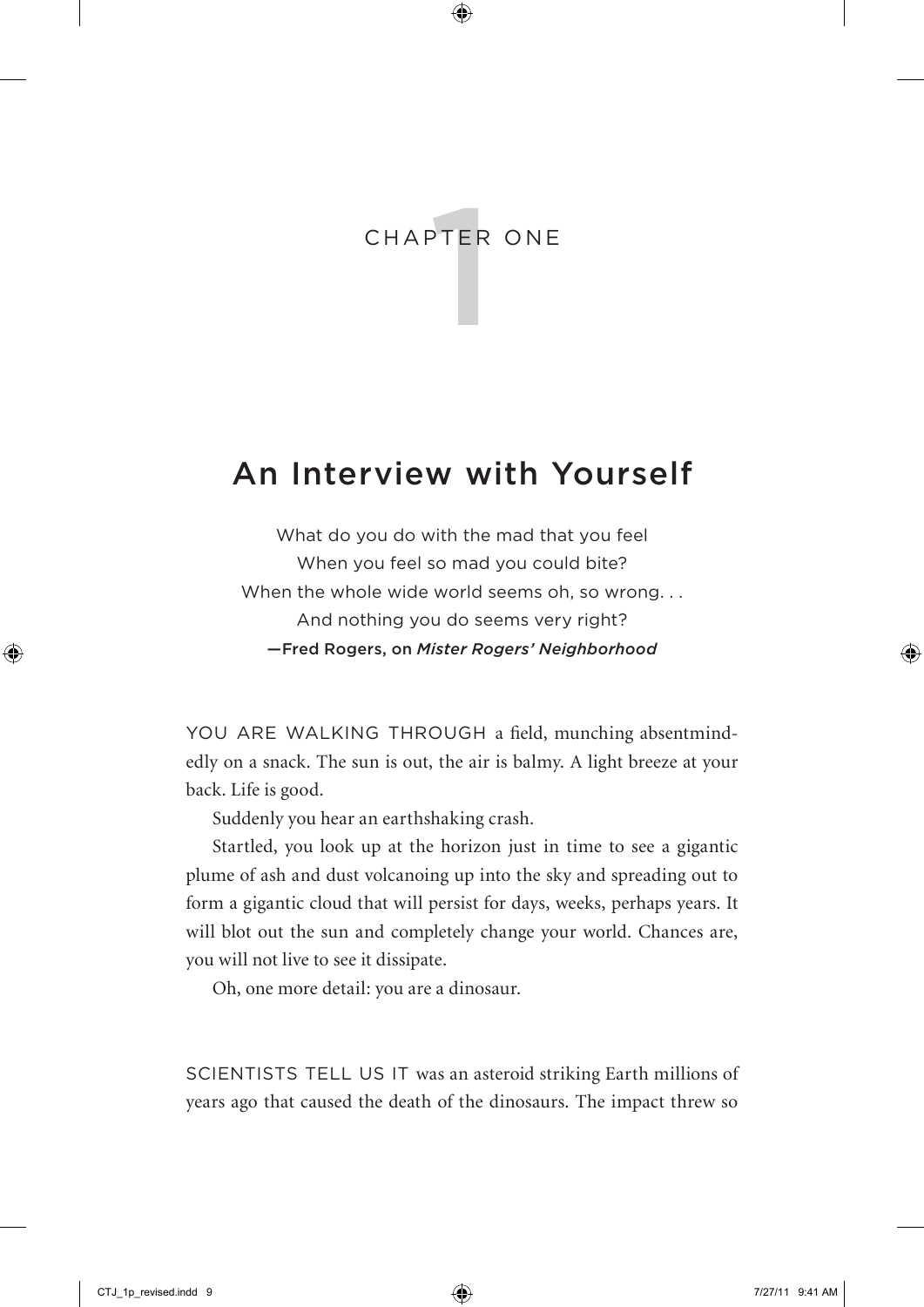much debris into the atmosphere, they say, that it darkened the skies and transformed the climate into what is sometimes termed *nuclear winter,* so named because a similar effect would result from the explosion of a series of nuclear bombs.

The impact of traumatic personal events can have the same kind of effect, darkening the skies of our own outlook and causing a chilling effect that permeates every aspect of our lives.

To see how this happens, let's return for a moment to our first office visit with our client Stefanie, whom we met in the introduction.

### Stefanie's First Quarter

One clue to the source of Stefanie's unhappiness surfaced within our first few minutes of conversation, when she described the nagging guilt she felt over the collapse of her first marriage. Though it had been many years since this happened, her feelings were as strong now as they had been then. In fact, in many ways they were stronger. The old saying "Time heals all wounds" could not be further from the truth. Wounds like Stefanie's don't get milder with age. They get worse, often digging deeper and deeper grooves in the psyche.

To Stefanie, that divorce was an asteroid strike. It may have happened in the distant past, but the debris it threw into the atmosphere still darkened her skies several decades later.

This is not purely psychological. Stefanie, remember, was already experiencing very real physiological symptoms, too, along with the gradual breakdown of her personal and professional lives. The impact of traumatic events in our lives records itself onto our being on many levels at once. We are talking about something that is physiological, emotional, and energetic, as well as psychological.

Sometimes the traumatic event seems as obvious as an actual asteroid hitting the planet. After all, it didn't take long before we were hearing about Stefanie's divorce. She spoke about it within the first few minutes of our meeting.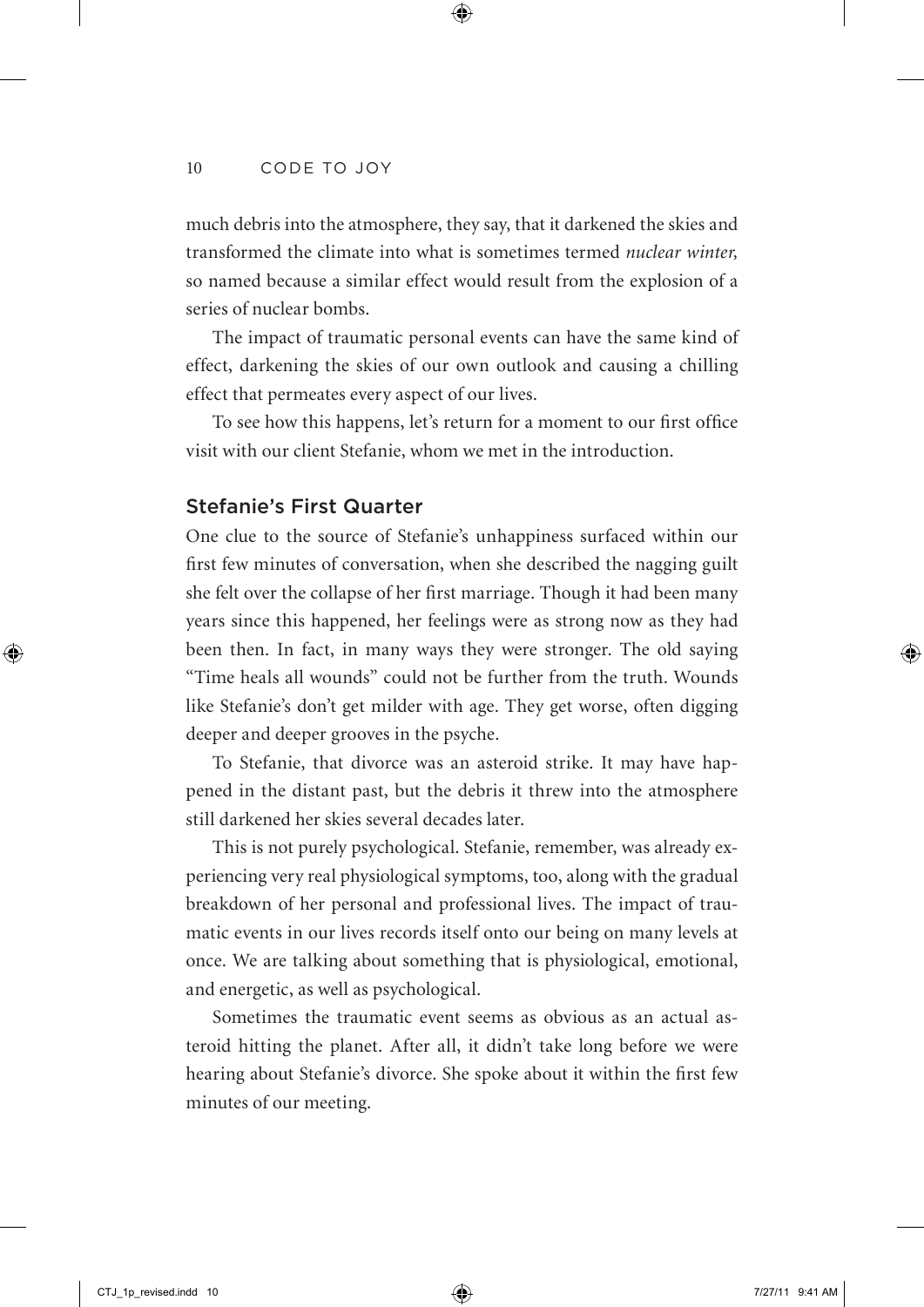Other times, it is not so obvious. Often significant events occur in our lives, especially when we are very young and impressionable, that nobody around us notices at the time they occur. In fact, these early events can be so subtle that we ourselves don't notice them or realize the impact they have had.

This was the case with Stefanie. As we said, that nagging sense of guilt she described was one clue—but only one. Stefanie's unhappiness did not start there; the divorce itself only added to a cloud of debris that already existed within her and had existed for many years before that.

In the course of our conversation, Stefanie mentioned a number of events throughout her life that had had an impact on her. As we asked about her childhood, she had a sudden thought.

"I don't know if this is significant," she began. "Probably not . . ."

This is worth noting, by the way: when people preface a recalled event by saying, "I don't know if this really means anything," it almost always *does*.

We encouraged her to go on.

"Well, this one time, when I was seven, I helped my aunt move some furniture around one afternoon. When we were finished, she thanked me and paid me a quarter. I hadn't expected to be paid, and I was thrilled. It was the first money I'd ever earned." She shook her head slowly. "You know, I haven't thought about this for, oh, probably *decades*." She paused, letting the distant memory replay itself. "I was so proud. I couldn't wait to tell my family. I bolted home, ran inside, told my folks about it and held up the quarter for them to see.

"They were shocked. 'What did you think you were doing?!' they hissed at me. 'You *never* take money from family!'

"I was crushed." She paused again, as if lost in the memory, then added, "I felt so humiliated."

Her parents no doubt meant well; they were only trying to pass on what they considered their good family values. But the message Stefanie took from the experience was fused into her being: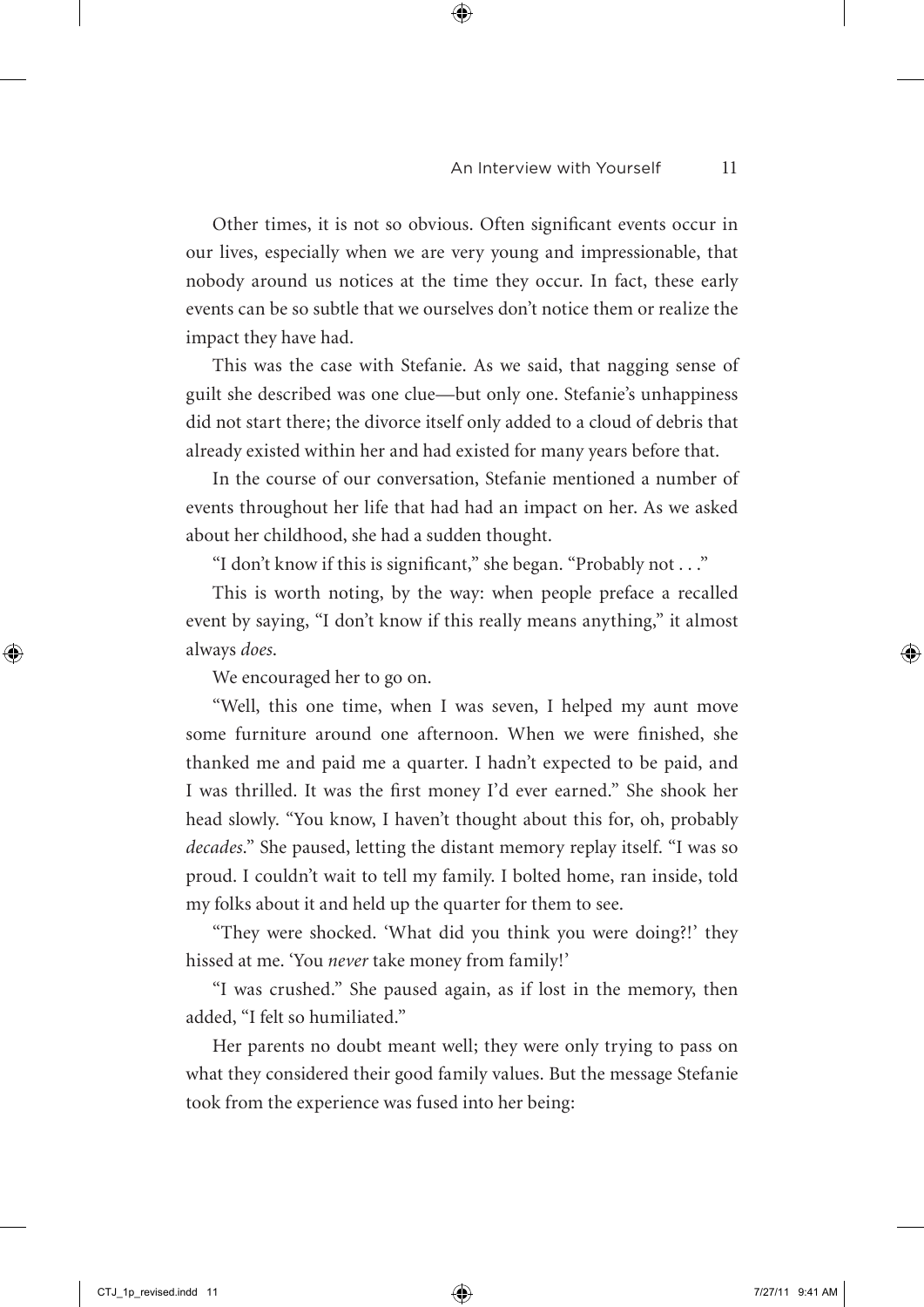### *It's wrong and shameful to make money.*

And now, a half a century later, Stefanie had lost a successful company and was rapidly on her way to losing her health—out of lingering shame over a quarter.

How could such a seemingly minor event have such a deeply felt and long-lasting impact? To answer this, we need to look at the nature of trauma.

### Tiny Event, Big Impact

Our modern word *trauma* is identical to the ancient Greek term for *wound*. When we speak of a trauma, we generally mean an event, either physical or psychological, that has wounded us severely, causing lasting harm or injury to our body and/or mind. Examples of trauma include such events as a car accident, serious injury, the death of someone close, a threat to our own life, an experience in a war zone, a major house fire. A traumatic event is one that wounds and leaves deep scars.

When a frightening or threatening event occurs, input from our sensory organs—the sights, sounds, and smells of danger—are transmitted directly to a pair of tiny, almond-shaped nerve clusters called *amygdalae*. The amygdalae immediately send alert messages to other parts of the brain that trigger the release of *glucocorticoids,* the fight-or-flight stress hormones such as cortisol and norepinephrine. (Bessel van der Kolk, M.D., perhaps the world's leading authority on trauma, describes the amygdalae as "the smoke detector of the brain.") Flooding the system, these hormones provide the muscles with an immediate burst of energy and at the same time shut down all nonessential processes, such as digestion and immune response. Meanwhile, the prefrontal cortex—the front part of the brain, where logic and rationality are based—goes dark, that is, it essentially shuts down.

Severe trauma can have profound and lasting damage, crippling one's ability to trust others and creating a deeply embedded array of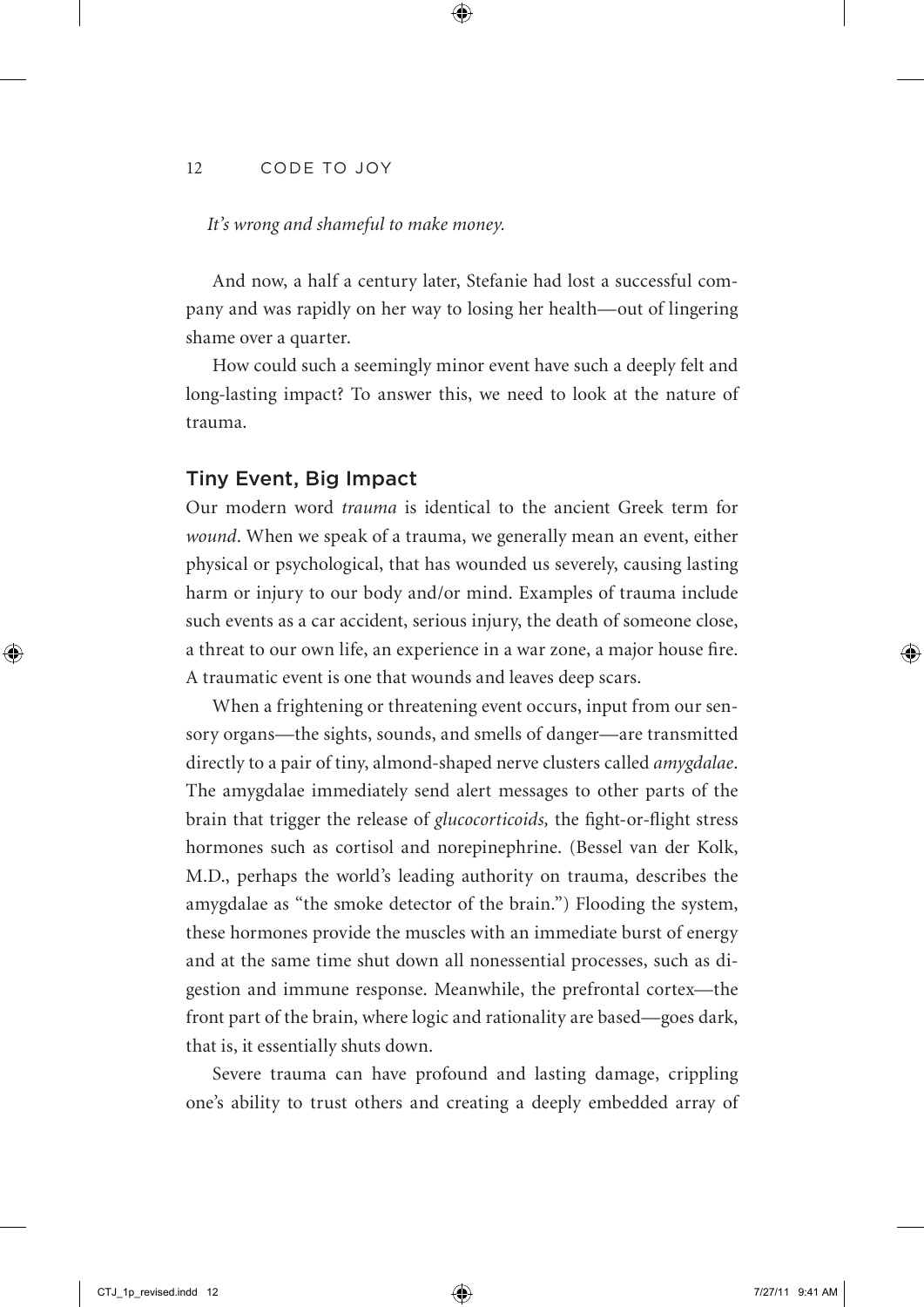symptoms known as post-traumatic stress disorder or PTSD. These symptoms can include persistent and intrusive memories; nightmares or disturbed sleep; sudden and seemingly unprovoked outbursts of anger or other emotions; hypervigilance; and a degree of emotional numbness.

"But wait," you might be thinking. "Post-traumatic stress—from a scolding over a quarter? That seems a little extreme!"

Fair enough. From outward appearances, Stefanie's encounter with her parents' disapproval hardly seems to qualify as a bona fide trauma on a par with life-threatening violence or serious bodily injury. It's not as if she were beaten and thrown out of the house, or even punished. She suffered no physical harm. Even all these years later, sitting in our office and talking about it, Stefanie herself had a hard time crediting it as a very significant thing.

But it was. Whether or not anyone saw it happen, whether she herself was even consciously aware of it, an asteroid had slammed into young Stefanie's world, and the debris it threw into her atmosphere had never gone away. Even now, at the distance of a half-century, it still blocked the sun from shining in her sky.

We've used the Four-Step Process thousands of times with people who have experienced full-blown, major traumas, not just from childhood but also in their adult lives, and we share some of these remarkable stories of crisis and recovery in this book. But a precipitating event doesn't have to be dramatic or obviously traumatic to have a deep and lasting impact.

Remember, under the right circumstances, all it takes to create a blanket of impenetrable fog is a glassful of water. Stefanie's event does not qualify as what we would think of as a clinical trauma. Instead, it was something more insidious: a *microtrauma*.

A microtrauma is an event or experience that would seem from all outward appearances to be not a very big deal, and certainly not devastating. In fact, it may be so mild that you think you've completely put it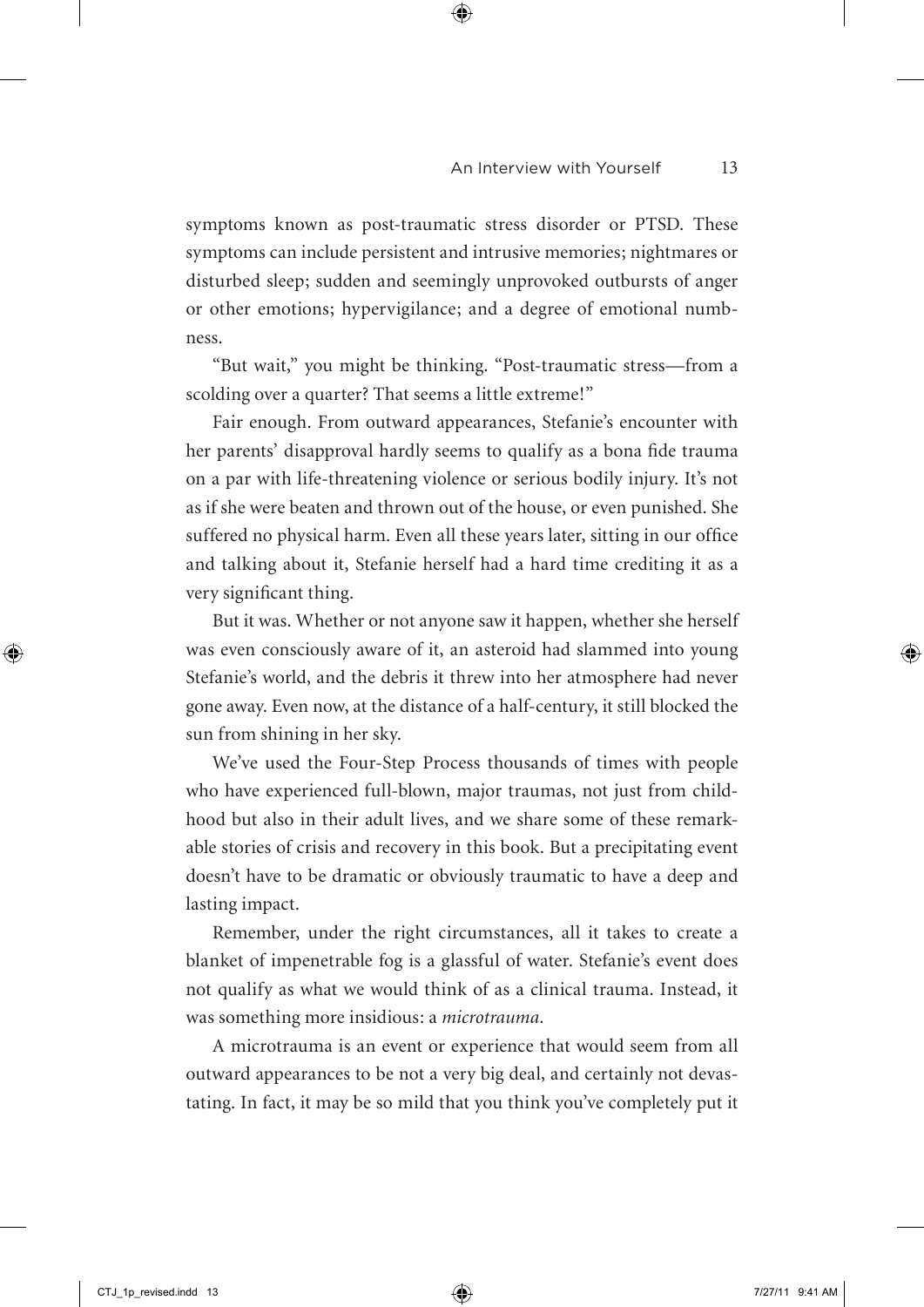behind you. But you haven't. It stays with you, just as Stefanie's memory had stayed with her so vividly that she was able to pull it up within minutes of our first meeting her, even though, by her own admission, she had not thought about it for decades.

This is why we say these microtraumatic events can be even more insidious than full-blown traumas: precisely *because* they hide behind the veneer of innocent insignificance. These are often the kinds of experiences that seem so trite, so harmless, that, looking back, we have a hard time seeing them as being significant turning points in our lives.

What's more, other people in our lives, especially those we look to as authorities, often dismiss such "insignificant" events as well, reinforcing our own sense that they should not have any real impact on us.

"Get over it," they say. "Don't be a baby. It's no big deal." And we believe them. "They're right," we tell ourselves. "It was nothing. Sure it happened, and so what? I got over that ages ago."

But it was *not* nothing. To us, it was an asteroid strike. And for most of us, it's not something you "get over." It's something that casts a suffocating blanket over the climate of your life—until you learn the simple tools it takes to identify it and clear it.

There is a reason we often don't realize the full impact of our own microtrauma. There is a natural tendency to dismiss it, to do our best to put it behind us and just get on with living. To an extent, this is a healthy, protective mechanism. We minimize the impact of what has happened in order to cope and go on. But sometimes, especially when we are young, we cannot simply "put it behind us." Instead, we can only drive it deeper inside, and the short-term gain in composure comes at the expense of long-term suffering.

"What do you do with the mad that you feel?" asked Fred Rogers in his popular children's television program *Mister Rogers' Neighborhood*. It's a great question. What *do* we do with the mad that we feel—the shame, the embarrassment, the fear, the panic, or the sadness?

The answer, typically, is that we don't do *anything* with it. It just stays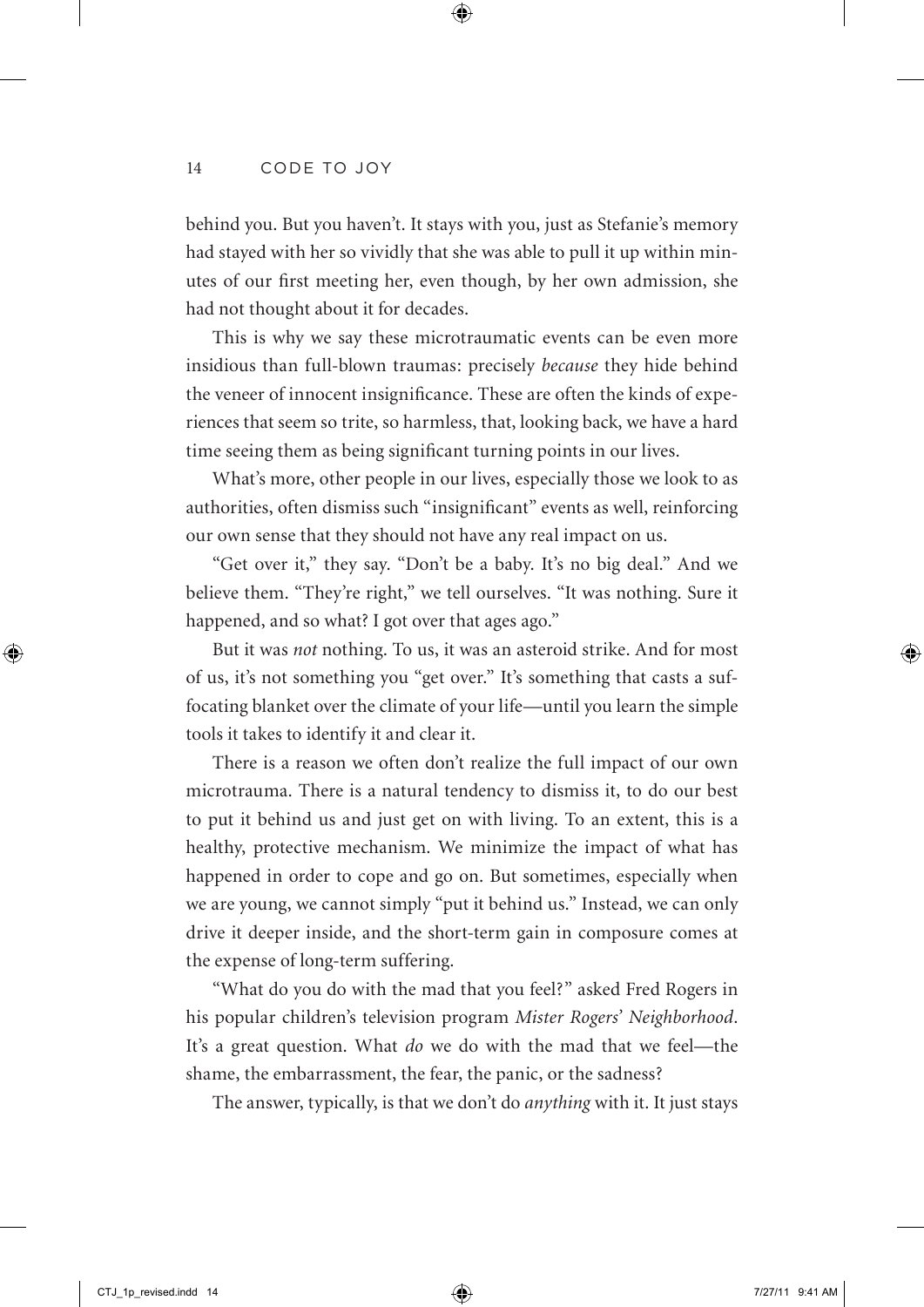there, like that choking dust cloud of debris that blocked out the sun and killed off the dinosaurs.

### A Single Wave

As part of our annual seminar, we take the entire group into the ocean to swim with dolphins. One day, we were preparing to go into the water when one of the participants, a young woman named Alex, approached us and said, "I have a little problem. I can't go in with you—I'm afraid."

We assured her that the water would be calm, shallow, and not at all dangerous. There were no sharks anywhere in this vicinity.

"No, you don't understand," she said. "I'm not afraid of sharks, I'm afraid of the water. I mean, *severely* afraid."

All her life, she explained, she had been afraid of water—*so* afraid that she was unable to drink straight from a glass. If she wanted a drink of water, she would have to use a straw. She could take brief showers with some difficulty. But the only baths she could take were sponge baths, because she was unable to sit down in a tub of water.

Alex was there at the seminar with her dad, and as we briefly explained how early events can trigger deeply held limiting beliefs, he spoke up.

"If you're talking early events, I think I know exactly what it was for Alex."

They had been at the beach once when Alex was three years old. As they stepped carefully out into the surf, a small wave came up and surged over little Alex's head.

"I grabbed her and picked her up," he explained. "It was over in moments, and she was never in any danger. But she never wanted to go swimming after that."

The original event that generated Alex's sense of trauma had lasted all of ten seconds. Its impact had lasted two decades.

We took her through the Four-Step Process, right then and there. Once we'd finished she said, "Huh. That's weird."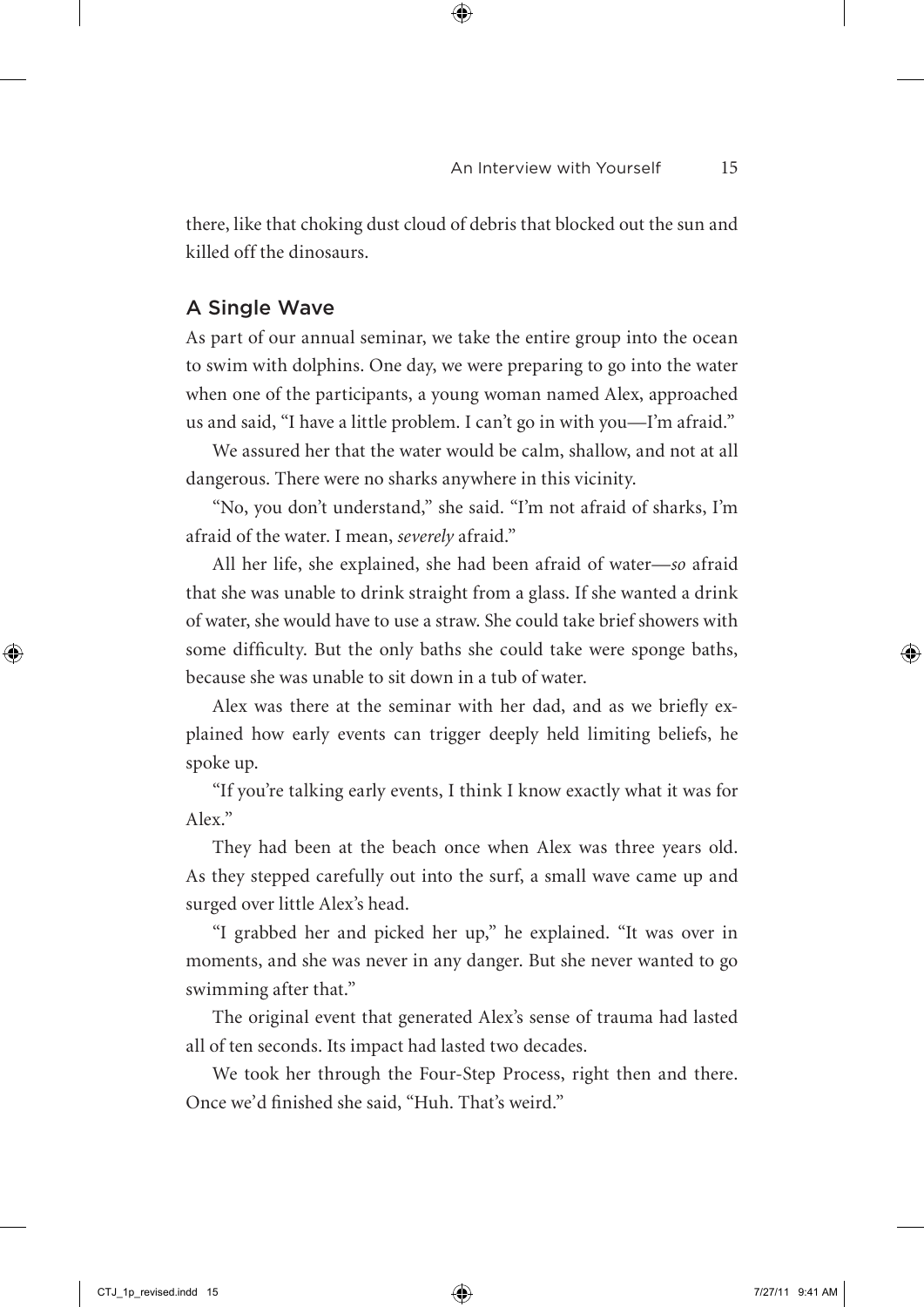What was weird? we asked.

"I feel different."

She asked her dad to get her a glass of water—and right in front of the entire group, she did something she had not done once in twenty years: she drank water from a glass. Later that day, she walked out into the surf and *waded in* up to her waist. It was an amazing thing to watch.

The next day, as we went out onto the open ocean, Alex followed along in a boat, nervous but excited. As the dolphins came close, we all began swimming alongside them. Suddenly there was a small splash: Alex, wearing a flotation device, had dived off the back of the boat.

She took to the water as if she had been a swimmer all her life. Removing the flotation device and tossing it back into the boat, she swam over and joined us with the dolphins. A little later, swimming with an assistant, she went snorkeling for twenty minutes. She was a natural.

What happened? Once we were able to clear the impact of that initial asteroid strike, the entire cloud of dust and debris associated with it dissipated and disappeared.

### A Death by a Thousand Cuts

Sometimes the "event" is not a single occurrence on a given hour and day, but a series of experiences spread out over time.

Caitlyn was twenty-six years old when her car broke down one day on the freeway. After nearly an hour of waiting, the tow truck arrived. In a space of twenty minutes, the driver fixed her car and had it back on the road. Caitlyn paid the man and was safely on her way.

But while her car was fine, Caitlyn was not.

Within a few days, Caitlyn realized that the event had triggered a genuine phobia of being on that freeway. Soon she was afraid to drive on *any* freeways, then on city streets. Before long, she could barely make herself get in the car to drive anywhere at all, other than the very short distance to her neighborhood store.

Getting rides from friends helped, but not enough. One day, while a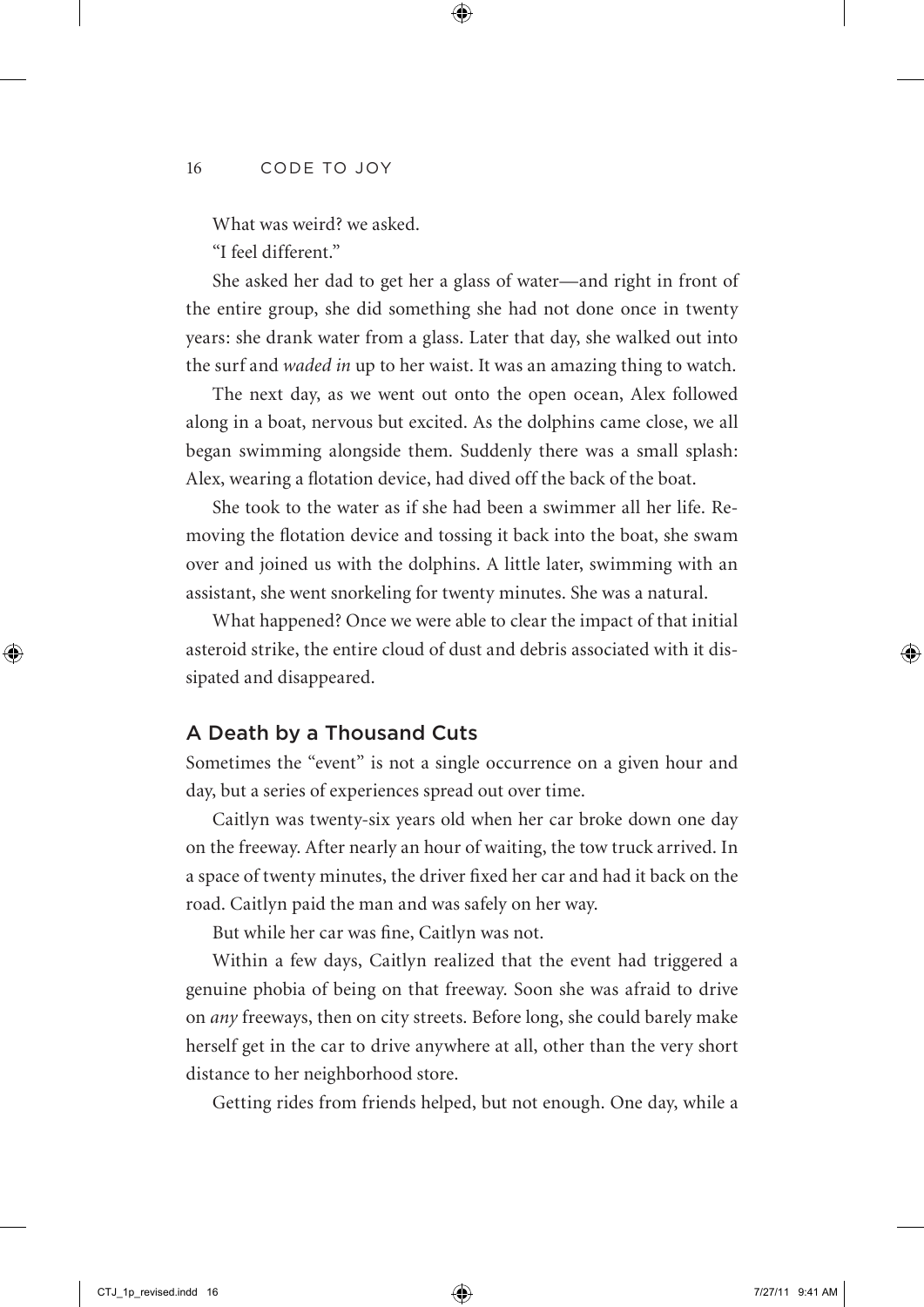friend was driving her to work, she became nearly paralyzed with fear as they drove over a bridge—the same bridge she had gone over hundreds of times before without giving it a second thought.

By the time Caitlyn came to see us, she had become severely handicapped. Not being able to drive is tough anywhere; in southern California, the freeway capital of the world, it was positively crippling. She could barely get to work and back, and her social life had slowed to a rush-hour crawl.

After Caitlyn told us what was going on, we began looking into what precipitating events might have happened in her childhood.

We soon learned that Caitlyn grew up in a family of perfectionists. In her childhood home, a premium was placed on being orderly and spotless. Her parents were very exacting, and she received a lot of criticism. "You didn't make your bed properly! You left a mess behind! Look, you spilled some food!" Each one, taken by itself, was a minor thing and hardly traumatic. But piled up one on top of the other, day after day, year after year, they had the cumulative impact of an asteroid strike. Like the death by a thousand cuts, Caitlyn's sense of self gradually bled out until she became thoroughly imprinted with the message, *Can't you do anything right?*

Of course, she had long since managed to put these constant criticisms "behind her" and had grown up to become a healthy, fully capable adult. But then something happened. The day her car broke down on that freeway, her familiar, helpless feeling of *having messed up once again*  triggered an entire backlog of childhood emotions, and that old message rose up within her like a dragon awakened from slumber.

It's important to realize that at no point did Caitlyn have the conscious thought, "Oh, look at this, I got myself stranded on the freeway— I guess my parents were right all along. I *can't* do anything right." That was the message, but it was so well established and deeply entrenched that, like the annoying refrigerator hum we learn to ignore, she was not even aware of it.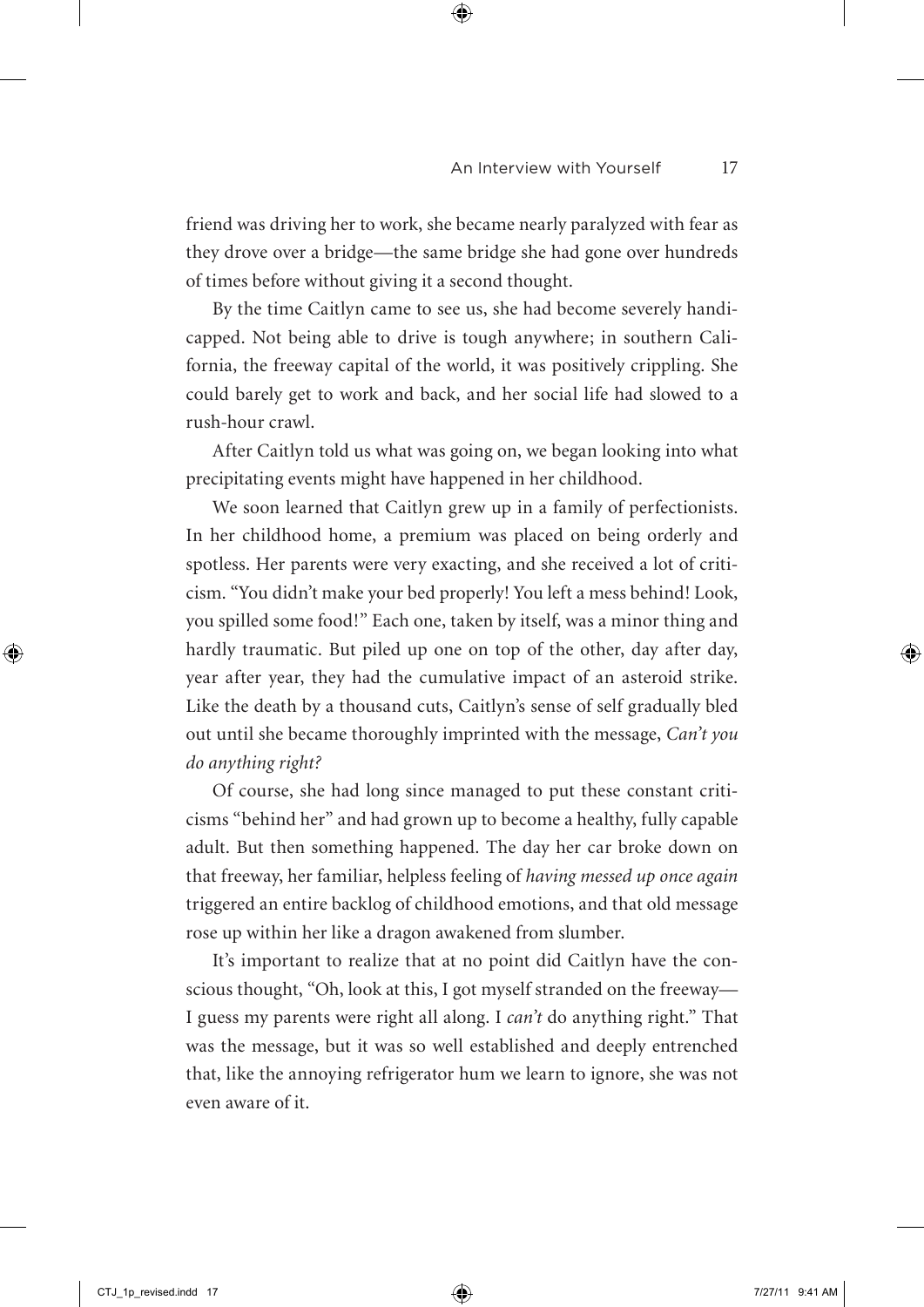And even if she had been aware of it, she likely would have dismissed the thought as silly. That message would scarcely have seemed justified by the circumstances. Hey, her car broke down: it could happen to anyone, right?

But the fog of distress acts beyond the province of logical, conscious thought. Caitlyn *knew* she was a bright, resourceful, capable, grown woman. Alex *knew* that neither a glass of water nor a stroll in the surf would hurt her. Stefanie *knew* she was not a bad, selfish person.

But knowing these things was not enough to make the critical difference. Conscious, logical thought cannot disperse that cloud of debris.

### Traumatic Resonance

Why, if Caitlyn had been able to function normally for all these years, did a chance freeway breakdown affect her so strongly? Most of us have had to change a flat tire or call a tow truck at least once in our lives, and we have done so without falling apart. So why was this event different for her?

Because of a phenomenon called *traumatic resonance*.

If you pluck the low E-string on a guitar, you'll see the high E-string vibrate along with it, thrumming as if it had been plucked by a phantom finger. This happens because the specific vibration rate of the high E (660 Hz) is an even multiple of the E two octaves lower (165 Hz). In other words, they are not identical, but they sound closely *similar*. The same thing happens if you hold a tuning fork next to a piano and strike the key for A above middle C: the tuning fork will vibrate, too.

This is called *resonance,* a word that literally means "sounds again." When the vibrations of two different phenomena have a similar shape or frequency, we say they "resonate with each other." Another term for this phenomenon is *sympathetic vibration*.

Musical notes are not the only things composed of vibrations: so are thoughts and feelings, events and circumstances—and the same principle applies. If you hear an idea or opinion that you are in *sympathy* with, you might say it *resonates* with you.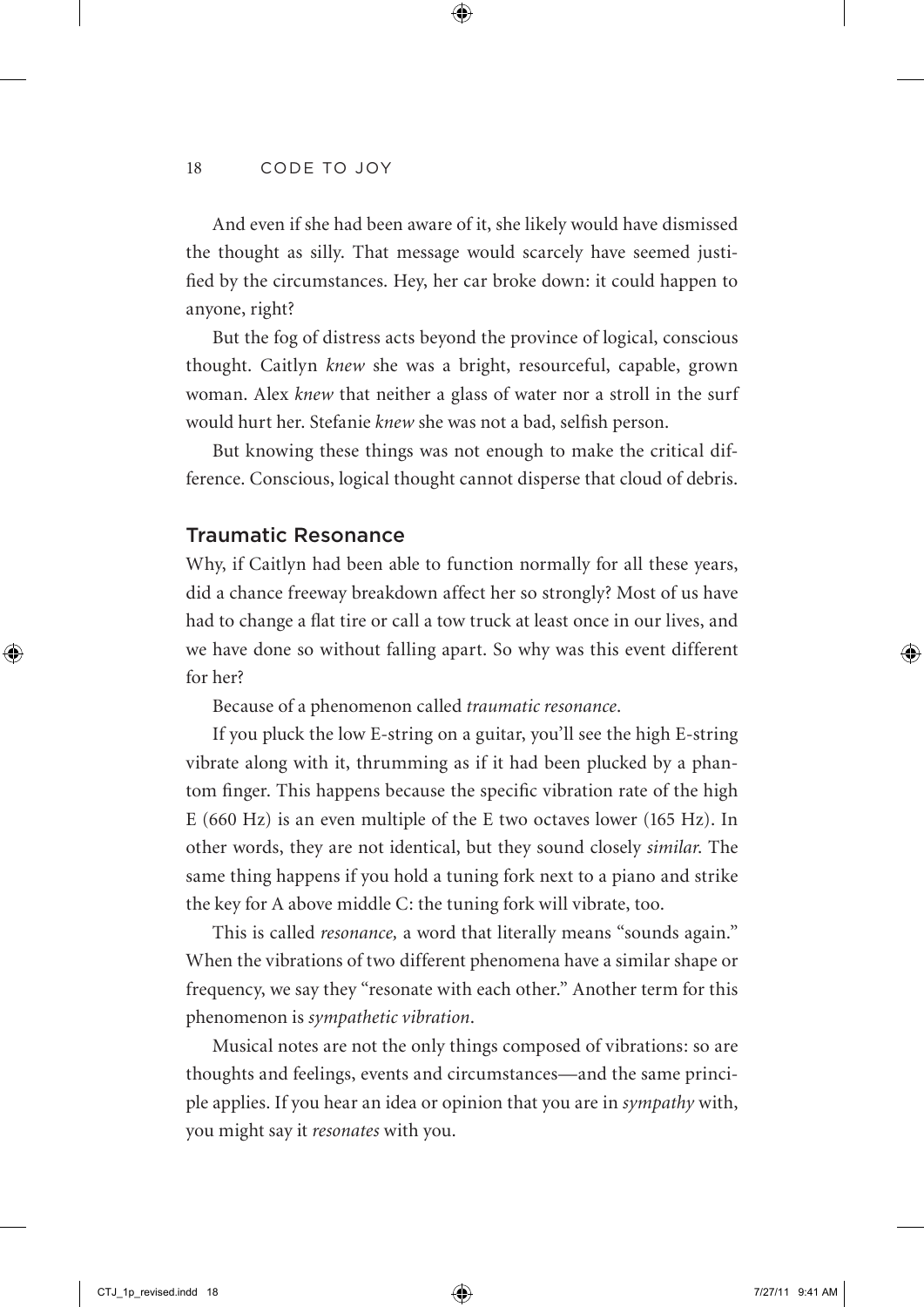We often find that an early childhood experience will leave its mark and then be reinforced or reactivated by events later in life that resonate with the early event, much as the sound of a car backfiring can trigger the traumatic memories of combat.

This is what happened with Caitlyn. Because it resonated strongly with a deeply held belief that she had formed very early in life, her freeway breakdown plucked the strings of her early childhood experiences, setting them into sympathetic vibration—and like a sudden cold triggering a dormant infection, or a strong wind stoking a pile of longstanding embers into a fresh blaze, that negative belief reared its ugly head.

The same thing was true for Stefanie. That original event at the age of seven left her with a deep, inarticulate sense that she was *bad and selfish*. As a grown woman, the impact of her painful divorce resonated with that same message. The *I am bad and selfish* of her divorce was such a clear echo of the *I am bad and selfish* of her childhood event that Stefanie experienced it as an asteroid strike all over again.

The two sets of events may have had no rational connection. But that didn't matter: they had resonance.

### Your Story

The first step in the Four-Step Process is to identify the nature of *your* personal fog of distress, and that starts with finding the asteroid strikes in your own past.

Let's start by just relaxing for a moment, and letting your mind amble back through your earliest memories.

When we see a client for the first time, one of the first things we typically do is take his or her history. People often feel an urge to talk things out, and sometimes this can take up the entire first session. Early in our practice, we noticed that we could go through an entire appointment, hearing a good deal of personal history, without having gotten to anything critical that we could really put our finger on. Often we would find ourselves at the end of a session saying something like this: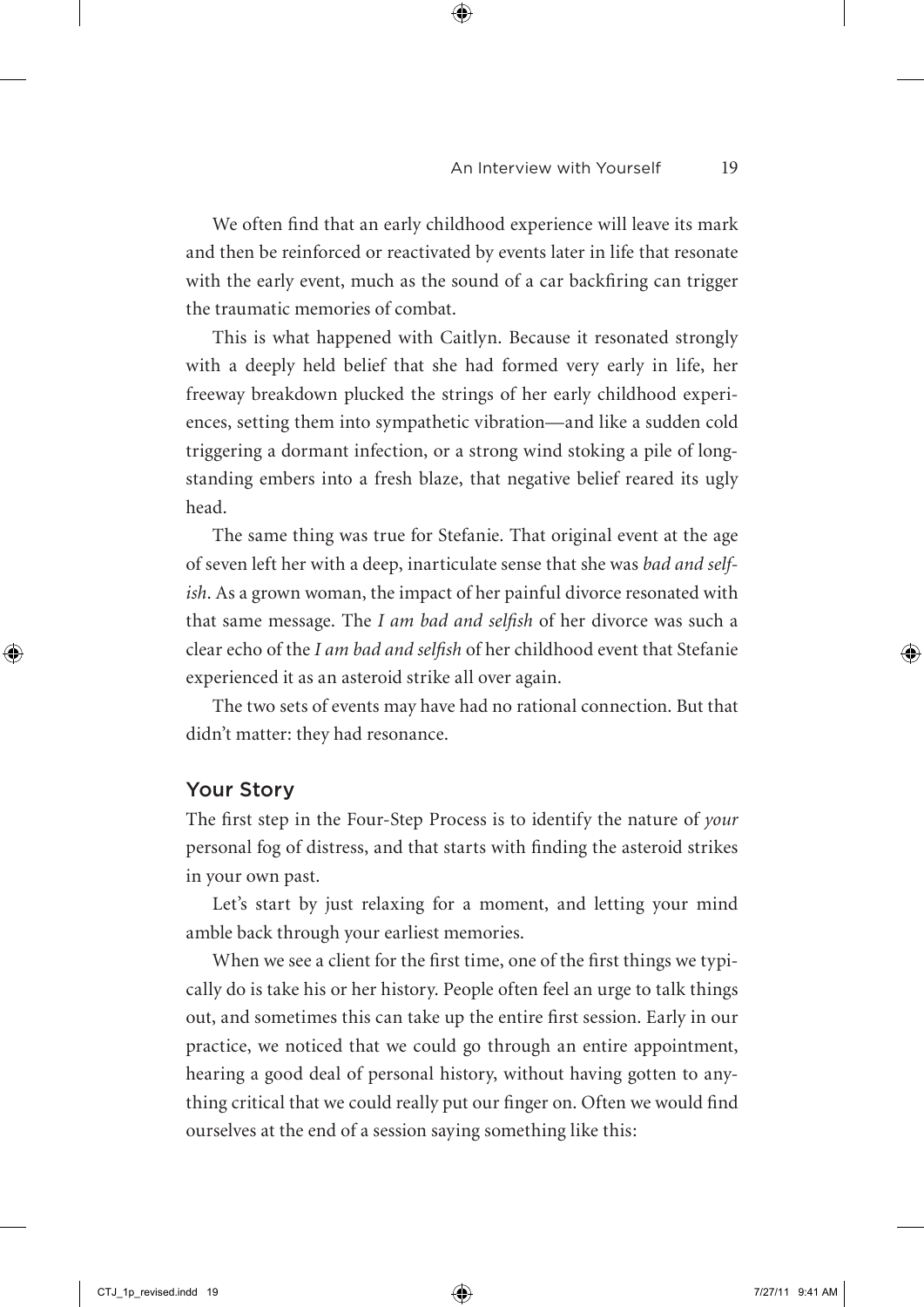"In the next few days, before our next visit, we'd like you to write down the three or four most significant events in your life that you can remember, from as early as you can recall."

We soon found that we could help new clients more effectively by cutting right to the chase and giving them that homework right at the outset.

So let's have you do that now.

Take a moment to think back and reflect on the earliest events you can remember. Big or small, major or trivial, it doesn't matter. What is the earliest experience you can recall?

You don't need to think too hard about this. Just fish for a moment in your pool of early memories, and pull up the first event that nibbles on the line.

Go ahead: put the book down for a moment, and see what memory comes to mind.

HAVE YOU DONE THAT? Good; now take another moment to do the same thing a second time, and recall another early memory from your childhood.

Now, one last time, throw the line out and fish for a third childhood memory you can bring to mind.

AS YOU CONSIDER EACH of these three memories in turn, ask yourself, *Is this overall a more positive memory or a more negative memory?*

You might have brought up images of happy times, thawing by the fire after an afternoon of sledding, the smell of Grandma's cookies baking . . . but the chances are better than even that the first events you thought of were *not* so happy.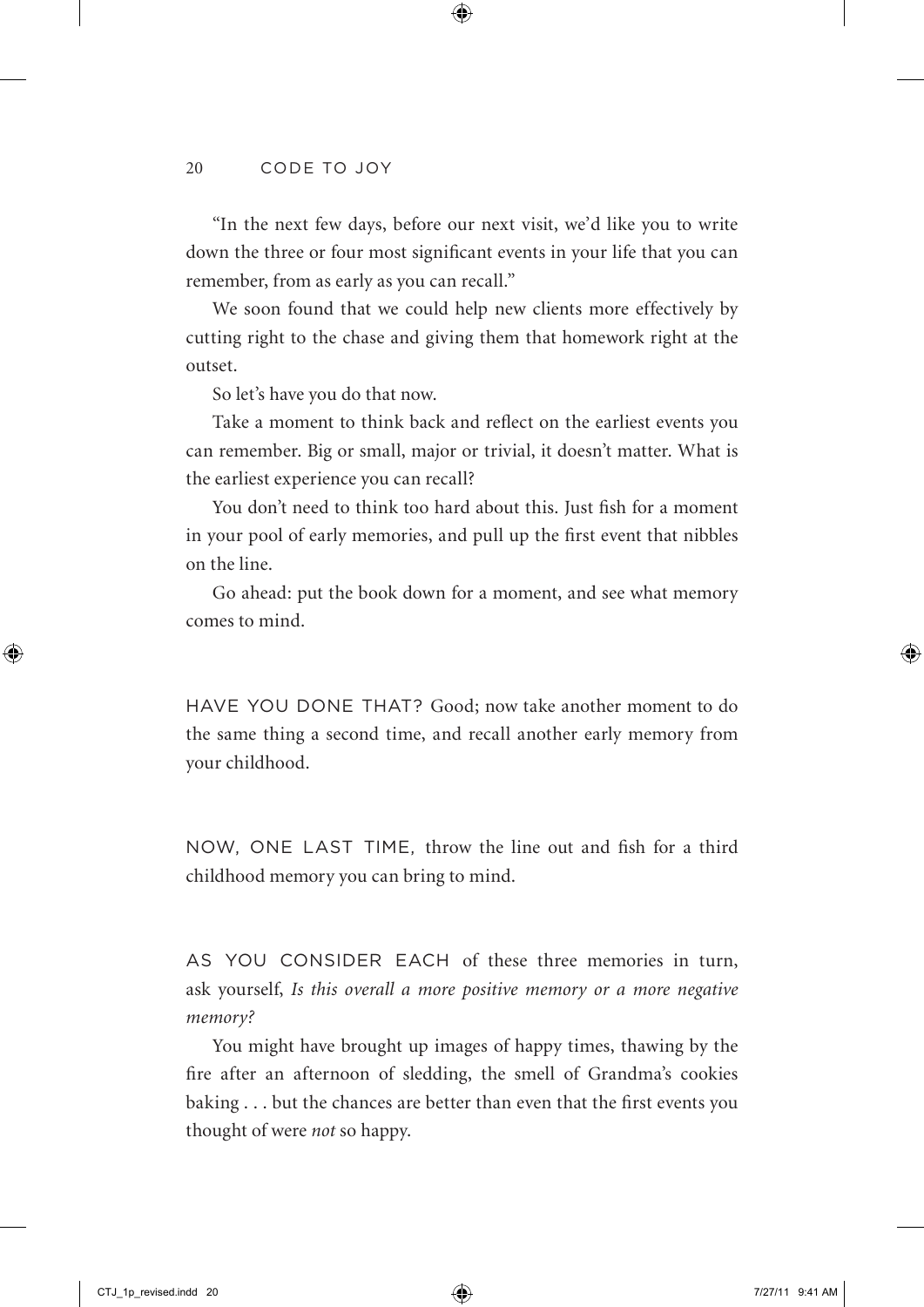Why? Because there is a natural tendency to remember the more painful events of our lives. Our minds are wired to imprint in our memory stronger emotional experiences over milder ones, and negative or painful emotional events tend to imprint longer than positive ones. Because of this, it is likely that at least two of your three memories were of more unpleasant experiences.

To a degree, this tendency is healthy: it aims to provide for our survival. It's good to remember exactly where in the forest you found those nice berries and that delicious honey—but it's more important to remember where you narrowly escaped being eaten by that hungry tiger. It is often through a bad scare or painful encounter that we learn some of our earliest and most valuable lessons. Once you've touched a hot stove, "Don't touch that!" becomes more than mere words.

The fact that an event has stuck in your mind as a clear memory does not necessarily mean it has had a lasting impact. Often childhood experiences with difficult or uncomfortable aspects to them truly *are*  innocent events that cause no long-term damage. Negative experiences are, to a considerable extent, how we learn. Sometimes a glass of water is just a glass of water.

However, as we've seen, sometimes certain negative events can continue to exert their grip on us long after it serves any useful purpose for them to do so. Those are the memories we're looking for here.

### The Investigation

The three memories you pulled up in the previous exercise may include one or more of these key events we're looking for, but then again, they may not. Let's take a few moments now to investigate the situation more systematically.

Ask yourself:

What painful or unpleasant events or experiences do I remember from my childhood that had a strong or deep impact on me?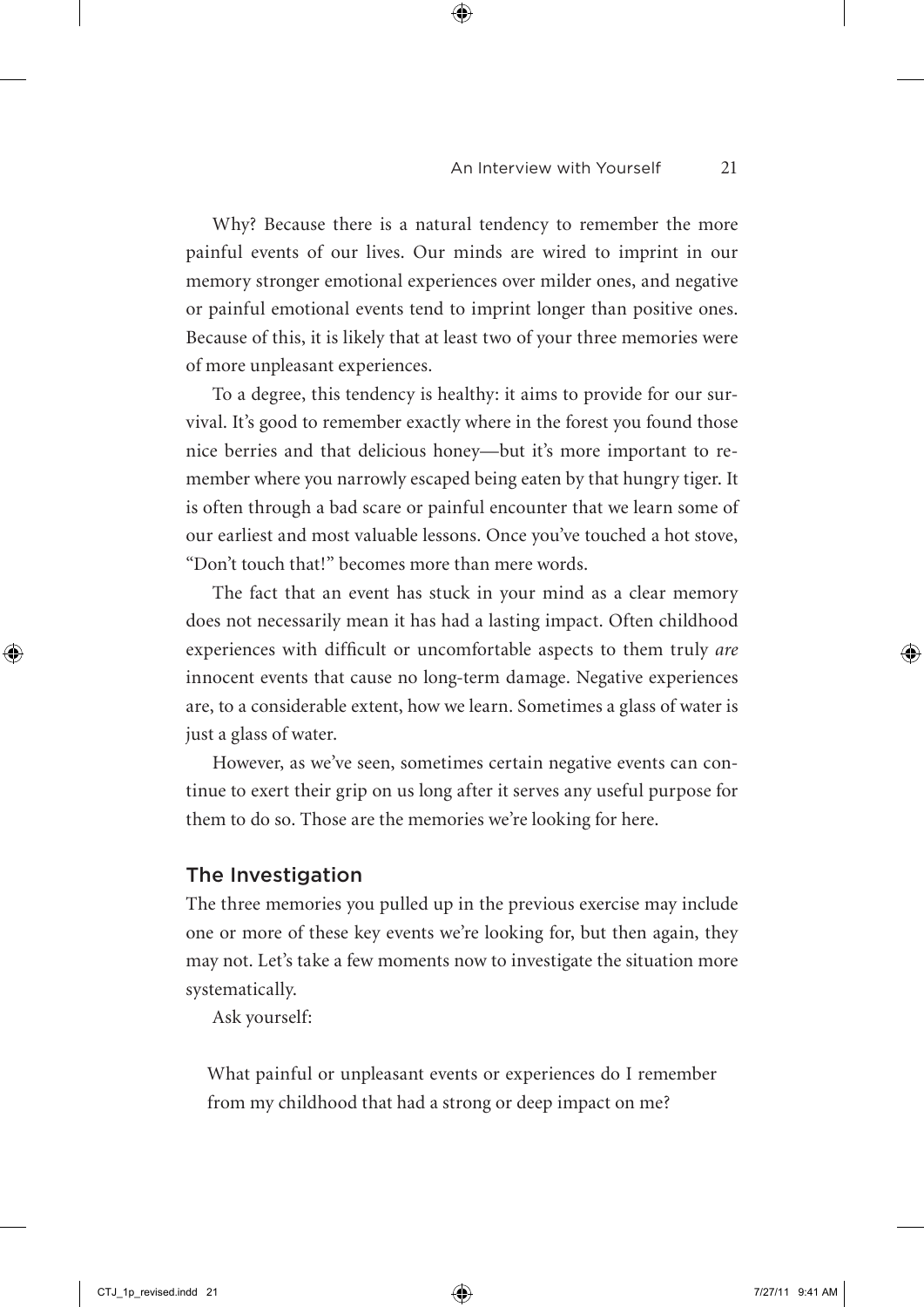Quite often people will key in on these significant experiences right away. Often they will be events that they haven't given much thought to for years, as happened with Stefanie.

"Now that you mention it," we'll hear clients say, "yes, something peculiar did happen when I was little. I haven't thought about this for ages.  $\ldots$ "

We often hear, "It's probably nothing, but . . ."—and typically the event that follows that *but* turns out to be quite significant indeed.

Another comment people frequently make is, "Well, I don't remember very much . . ."—and then, once they start exploring one memory, it leads to another, and then another, and they soon find that they actually remember *a lot*. It can be like finding a half-inch bit of thread sticking out at the end of your sweater sleeve. You give it an innocent little tug and before you know it, the whole sleeve has come unraveled.

Here are some examples of common traumas and microtraumas that may help jog your memories or help you identify early events that have left their mark. As you read through this list, check off those that apply to you:

- ❏❏ I was very sick.
- ❏❏ A family member was sick.

❏❏ I was hospitalized.

- ❏❏ My parents divorced or separated.
- ❏❏ I lost a parent, grandparent, other family member, or someone else I was close to.
- ❏❏ My pet died.
- ❏❏ My parents left me with someone else (even if this was for a short time).
- ❏❏ I was left alone (in a supermarket, at my grandparents' house, and so on).
- ❏❏ I lost a friend (they moved away, went to another school, and so on).
- ❏❏ We moved.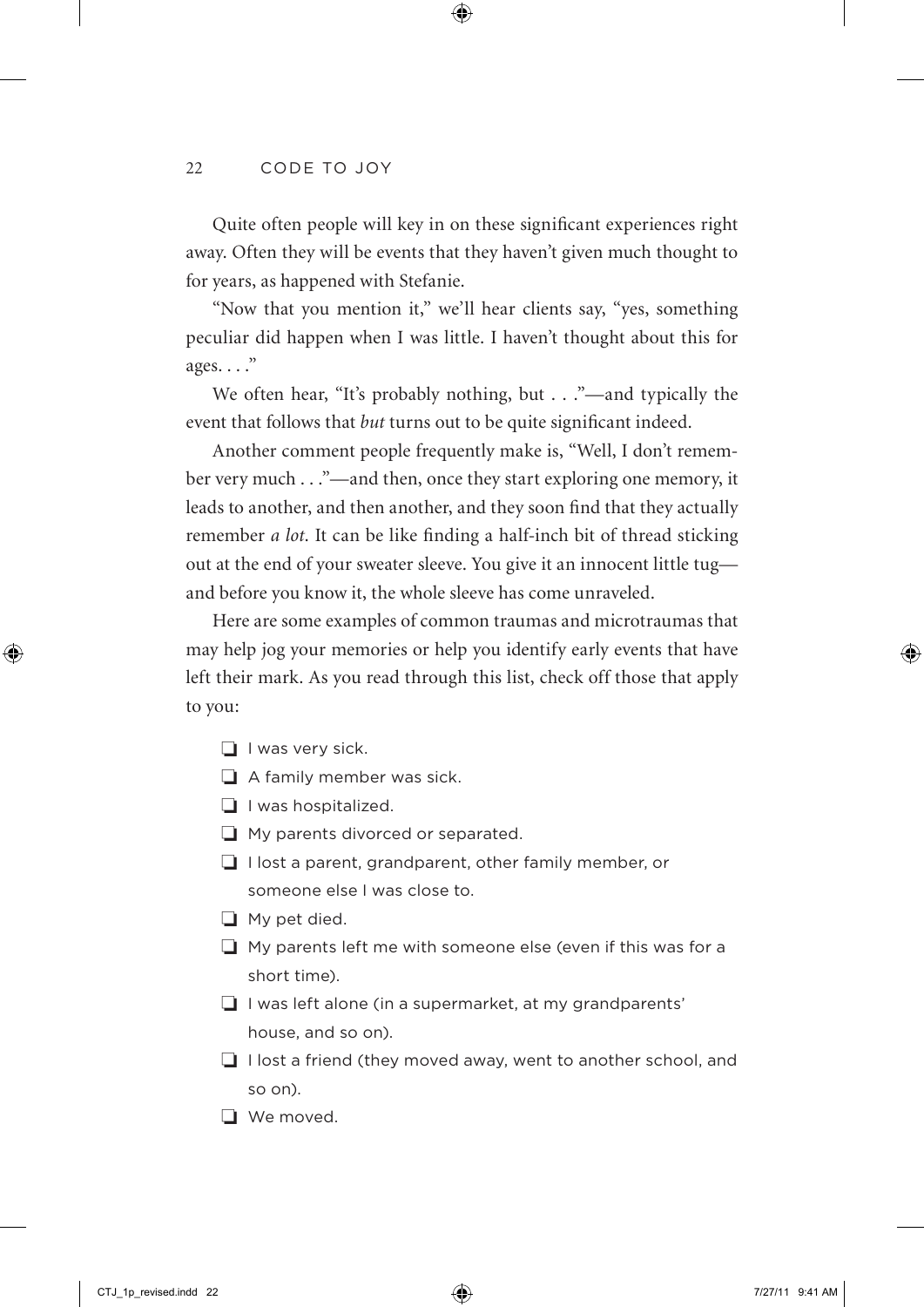- ❏❏ I was in a car accident.
- ❏❏ I was not chosen for a team.
- ❏❏ I was teased.
- ❏❏ I was criticized or scolded by someone I respected.
- ❏❏ There was a lack of contact or affection in my home.
- ❏❏ I suffered a major disappointment or letdown (experienced as betrayal, even if it was innocuous or with good reason).
- ❏❏ I was hit or punished.
- ❏❏ I remember my parents yelling or arguing.
- ❏❏ I had a frightening experience with a dog (or other animal).
- ❏❏ Someone I trusted or looked up to betrayed my trust.
- ❏❏ My dad or mom remarried and suddenly there was someone else (stepparent, stepsiblings) in my family.
- ❏❏ I was bullied.
- ❏❏ I felt different from my peers (in physical development, abilities, ethnicity, and the like).
- ❏❏ I went through physical changes (a growth spurt, puberty, developed a physical handicap, or other change).
- ❏❏ I was humiliated or ashamed.

As you scan through this list, there are probably at least two or three statements that jump out at you and may trigger memories of your own.

If any additional memories occur to you, in just a moment we're going to ask you to jot them down. You don't need to write a detailed description, just a phrase or even one or two words to identify each one.

And by the way, once you've identified a few events in your past, we're not going to ask you to get down on your knees and muck around in them. The point is not to *re-experience* the feelings or emotions of the past event, but simply to *identify* the event so you know clearly what it is and can refer back to it quickly and easily.

Often the best way to do this is to come up with a short phrase, even a single word or two, that will serve as a reference to the event.

"Seventh birthday"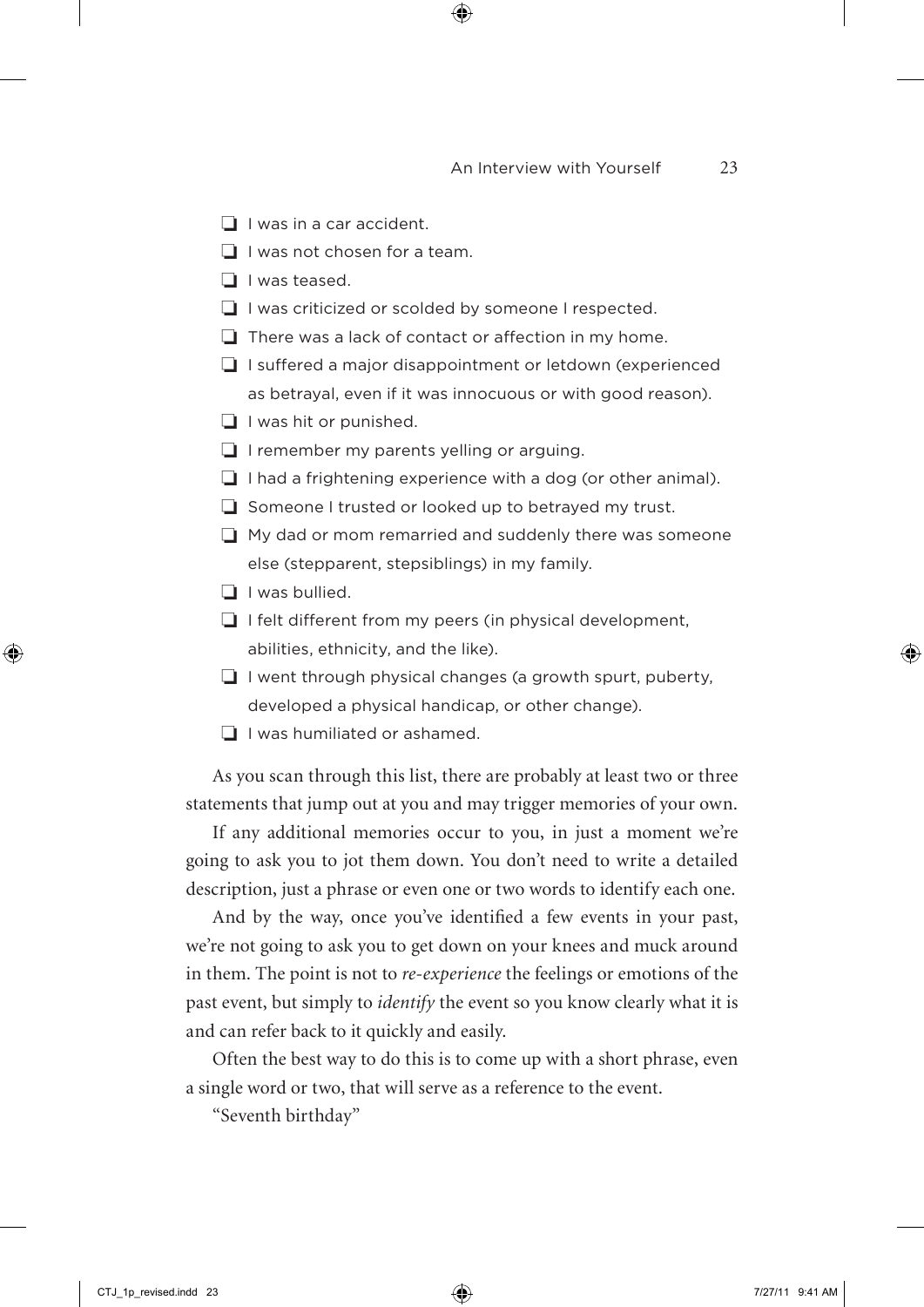"Hurt in the playground"

"Grandma died"

"Moved away"

"Car accident"

"Fell out of the tree out back"

"Hospital in second grade"

For Stefanie, it was, "My first quarter." For Caitlyn, it was, "Being criticized." For Alex, it was, "That wave."

As you identify these early memories, you'll want to write them down because you'll refer back to them later as you go through the steps of the Four-Step Process.

If you aren't sure yet whether a particular memory is really significant or not, don't worry: we'll explore that question further in a moment. For now, let's just go with whatever experiences you've come up with so far.

Go ahead, take a moment now to identify these early memories and write them down.

### **Adult Experiences Count, Too**

Not all asteroid strikes take place when we are children. Sometimes painful events happen in our teenage or adult years that continue to exert a powerful impact on us long after we think we have gotten over them.

Identifying these more recent events is helpful for two reasons. First, traumatic events from your adult past may be significant sources of current issues in and of themselves. And second, they may serve as clues or pointers to much earlier events, like Stefanie's divorce.

As you scan through the following list, think about any painful experiences that may have occurred in your teenage or adult years, and jot those down briefly as well. Again, check off those that apply to you.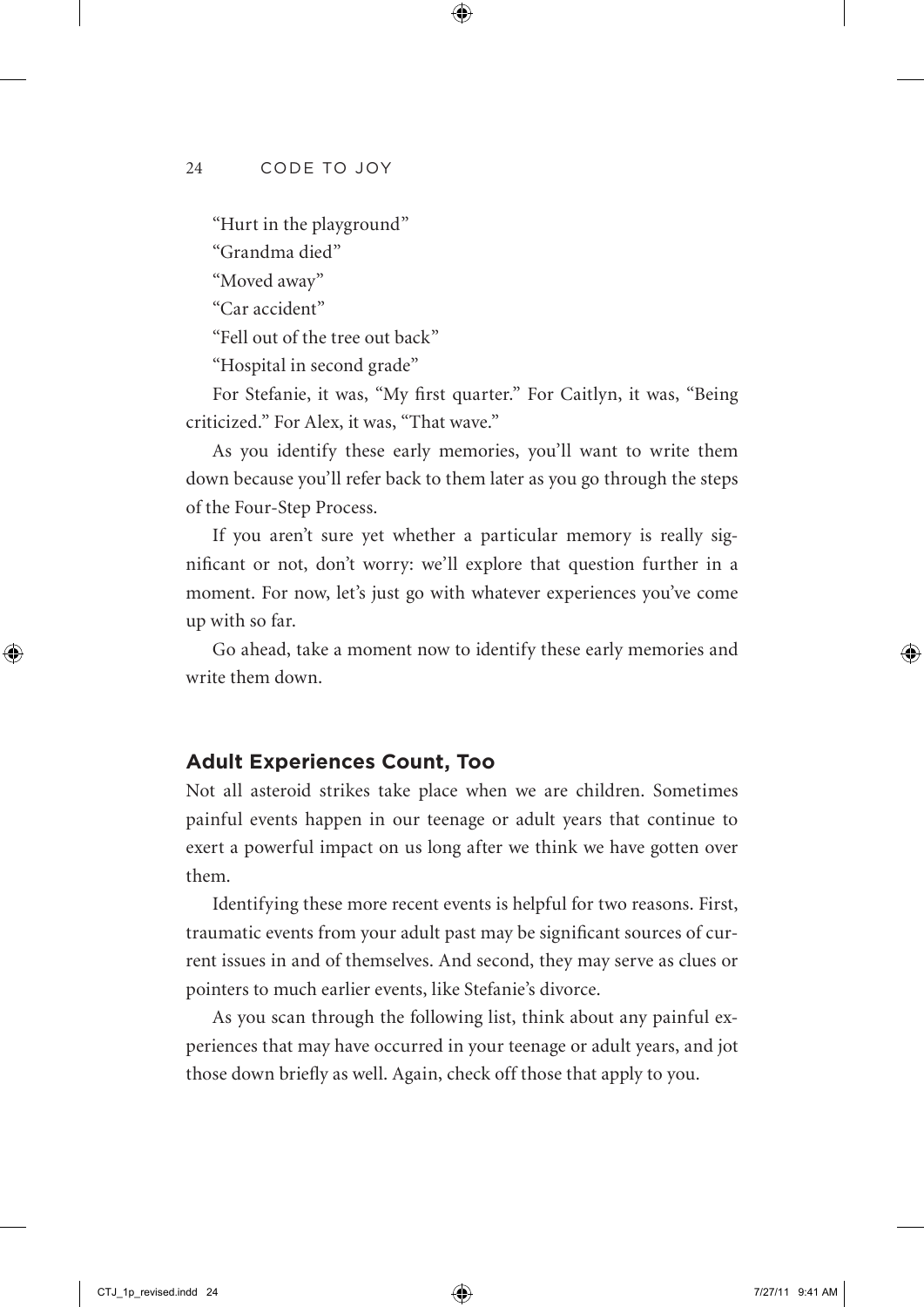- ❏❏ I had an accident or bodily injury.
- ❏❏ I experienced a health crisis.
- ❏❏ I developed a chronic health problem.
- ❏❏ I went through a divorce.
- ❏❏ I went through a painful breakup or dysfunctional relationship.
- ❏❏ I experienced a bankruptcy, business failure, loss of investment, or other financial reversal.
- ❏❏ I experienced a theft or break-in.
- ❏❏ I lost my job.
- ❏❏ I lost my home.
- ❏❏ A family member died.
- ❏❏ I experienced the loss of eyesight, hearing, or other mental or physical function.
- ❏❏ I lost someone close to me (through death, miscarriage, abortion, estrangement, or other experience).

### More Clues to the Past

If nothing has come to mind, or you feel you haven't yet hit on anything that is very significant, that's okay. Give this time. Often these memories take a little time and patience to bring up from the pool of the past—especially from the earliest years of our lives.

We have very little capacity to remember consciously our experiences before the age of three or four (for reasons we explore in chapter 5). And even later, throughout childhood, the character of our memories can be quite different from our adult memories.

Here are some pointers that can help the process along.

### Ask Others

Ask a relative or family member, someone who knew you from early childhood, if anything significant happened to you that you might not remember.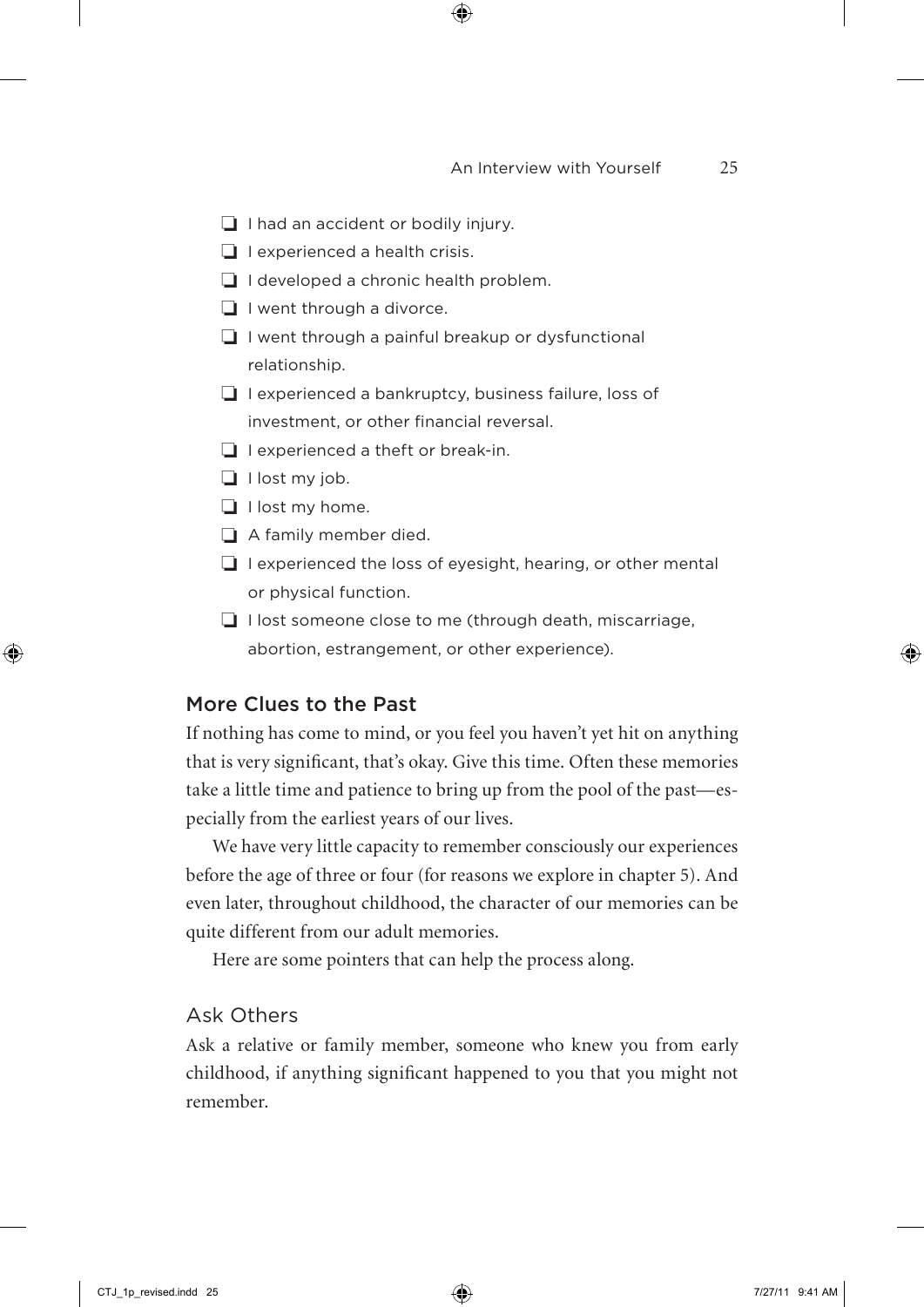We had a client who had a terror of hospitals. It turned out, when he was three years old he was whisked to a hospital in an ambulance by himself, with no parent or other family member present. He did not come up with that bit of his own biography; he himself had absolutely no recollection of it. In fact, he had no idea it had happened. It was not until he was in conversation with his mother one day that she said, "Hey, do you remember when you were three . . . ?" and she told him what had occurred.

Remember the event that gave Alex her deathly fear of water? It was her father who told us about this event, not Alex herself. In fact, she did not even have a clear memory of that day or of what had happened as she and her dad walked out into the surf.

Just because you don't consciously remember an event doesn't mean it hasn't had—and doesn't *still* have—a powerful impact on you. If it's something that you don't remember yourself, but it's a story you've heard from someone who knew you when you were young, put that down, too.

### Cumulative Trauma

Again, as with Caitlyn's childhood, sometimes it is not the impact of a single event but the cumulative effect of many events. Not an asteroid strike causing nuclear winter, but the gradual effects of an overall climate shift. The slights at school day after day, the repeated taunts, being embarrassed by a parent over and over for making simple mistakes spilling the milk one day, buttoning your shirt wrong another day, and so forth.

We'll see more examples of this kind of cumulative traumatization in the stories in these pages. It's a very common scenario.

### Vicarious Trauma

Sometimes we are deeply affected by events that we do not go through ourselves but that happen to people we are close to, or even people we hardly know. For example: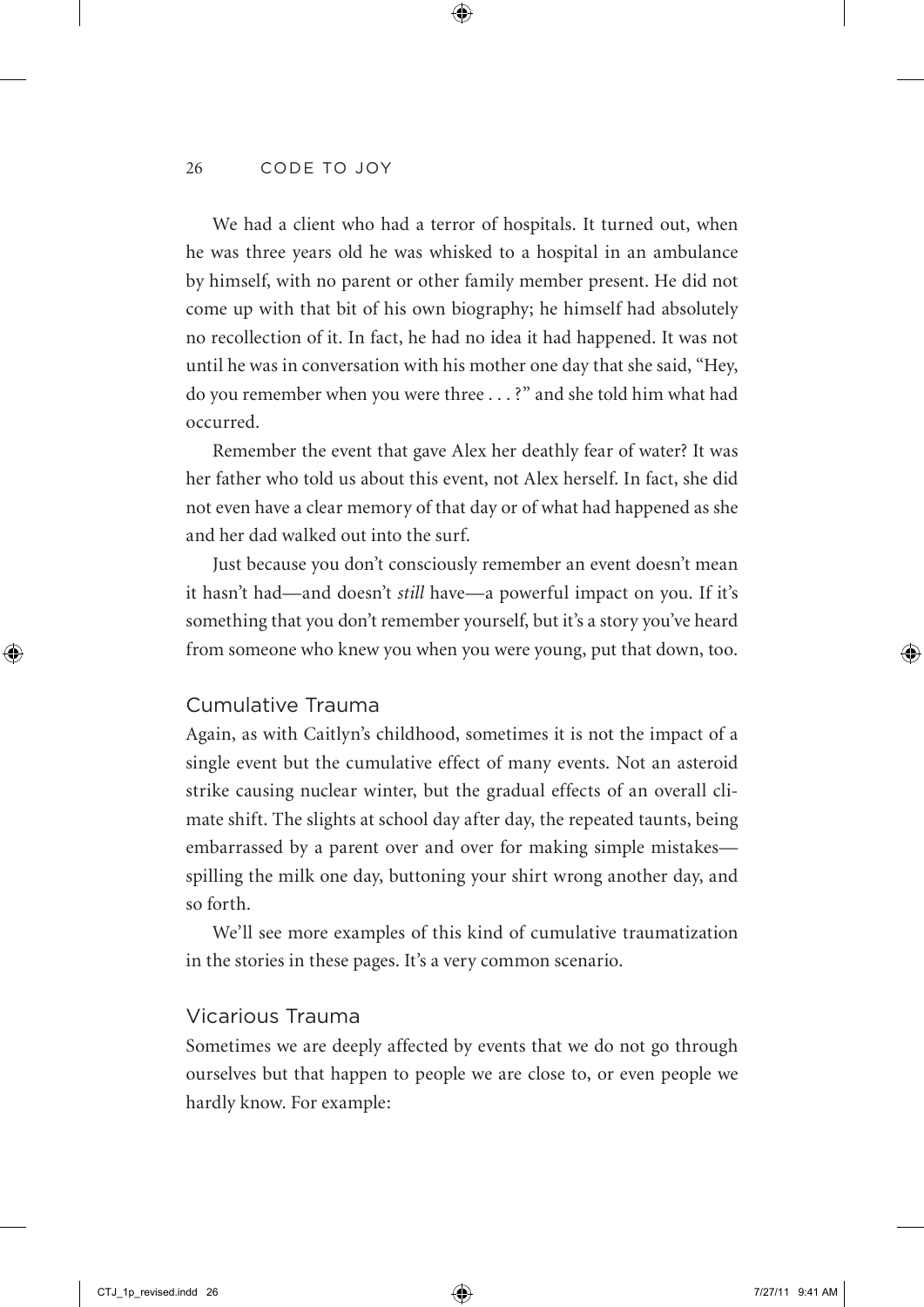- My brother or sister was hurt.
- My dad lost his job.
- My friend's parents divorced.
- A neighbor's house was vandalized.
- • A student in my school fell ill and died.

Events we experience vicariously can have a far more profound impact on us than we realize.

### Weighing the Impact

Sometimes, at this point in the process, people say, "I've got at least a half-dozen events on my list. How do I know which events really count? How do I know which one has had the most impact?"

In chapter 3, we'll explore a fascinating method for confirming which events have had the most impact on us and, more important, which ones are still having the most impact today. But making this distinction is mostly a matter of gut sense, and it is surprisingly easy once you get into it. After all, nobody knows you better than you.

For starters, look at the first memory on your list.

Take a few deep breaths and reflect back on that event or experience for a moment. As you do, notice whether or not you feel any emotional charge, any twinge of feelings about the event. Don't try to analyze it or figure out what it means. For now, we're just trying to determine if the experience has had a lasting impact that still exerts a force in your life.

Again, just because you *remember* a painful event does not necessarily mean it has had a lasting negative impact. Many people have been teased (who hasn't?), have moved, have lost a friendship, or have been harshly criticized without it having had any long-term effect. If a memory is simply a piece of your biographical information, an event from the past that you recall without any strong feelings attached to it, it probably does not play a significant role in your life today.

But if you have a memory that is uncomfortable to think about even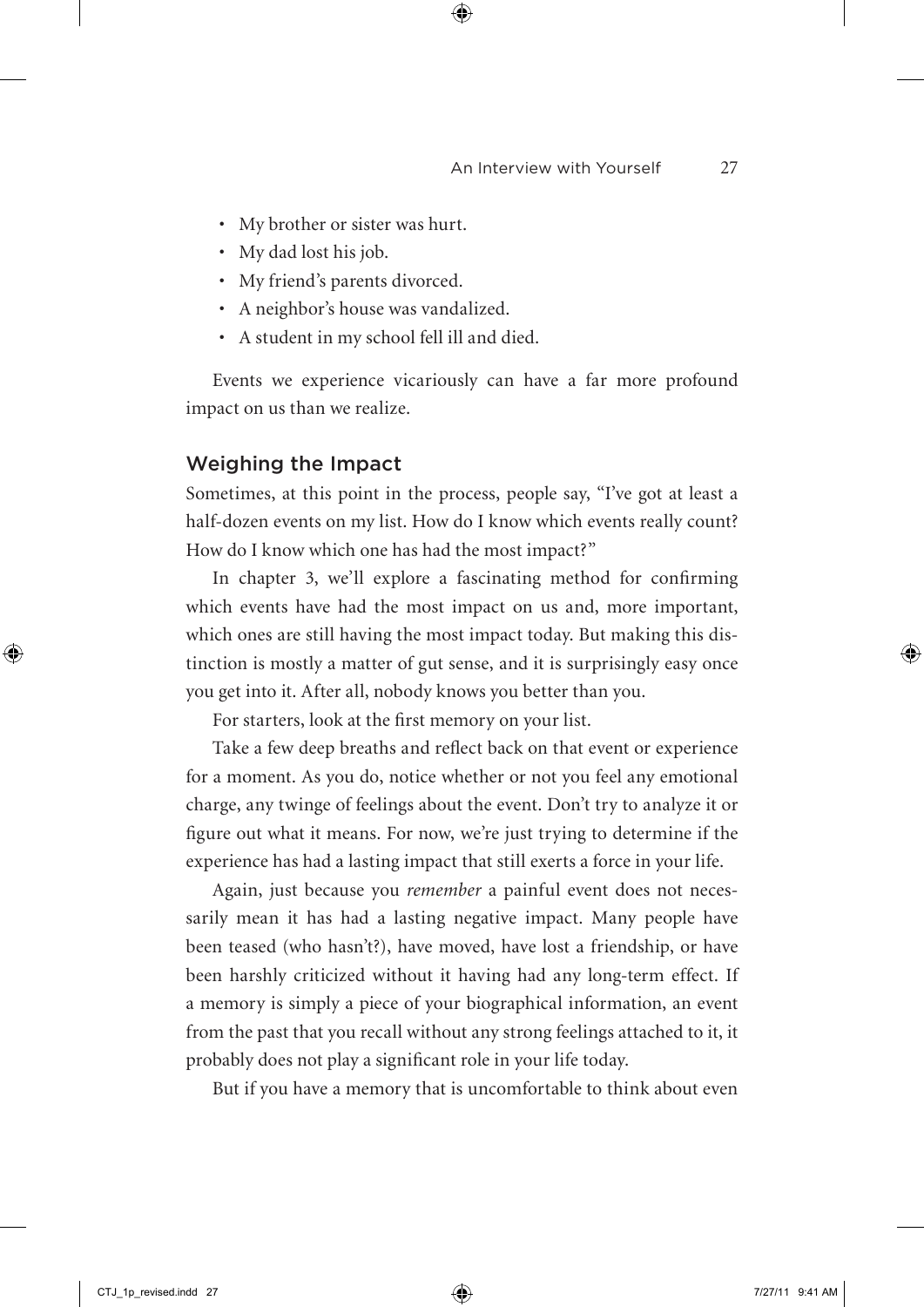now, this could be a source of negative belief. And if you feel resistant to exploring it, that too could be a sign that there is something meaningful about the experience.

By the way, this is not a question of whether you consider yourself as having had an overall happy childhood, or an overall unhappy childhood. We've seen thousands of people who describe their childhoods in generally positive terms, but that doesn't mean there weren't still individual events and experiences that caused them lasting pain.

By the same token, we've seen thousands of people whose early histories seem like Dickensian novels, full of incredible difficulties and harsh circumstances, yet who emerged from these tough beginnings as relatively healthy, whole, and happy people.

### Write It Down

You may wish to write out a description of the remembered experience in some detail to bring it more clearly to mind. Close your eyes and recall, as best you can, exactly what happened, and then open your eyes and write.

Or, you may prefer just to recall the general feeling of it, without getting into it in detail. That's fine, too. There is no wrong way to do this. Connect with that past event in whatever way feels easiest or most natural.

### Speak It Out Loud

Saying it out loud can be helpful. When clients tell us their discoveries, it's often the fact that they're speaking them out loud, and not that it happens to be us they're telling, that lets them feel the impact those memories have.

You can do the same thing, even on your own. As you identify an event from your past that has had an impact, simply describe it out loud as if you were telling someone. Speaking this into a recorder can be helpful, too.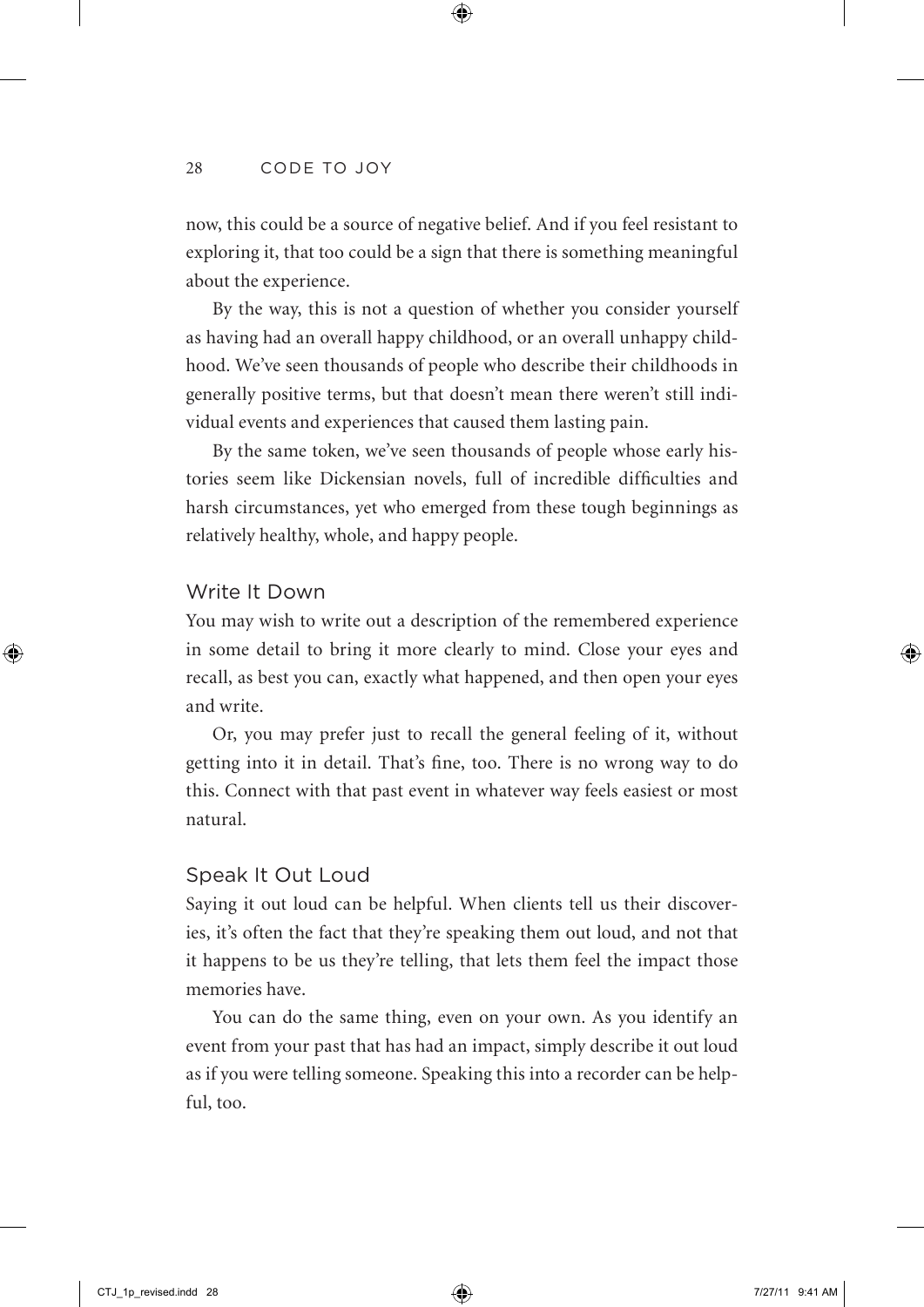### Look for Resonance

Sometimes you'll notice right away that an event from the past has clear echoes in the issues you are dealing with today.

A friend of ours broke his arm falling out of a tree when he was young. As an adult, he was extremely uncomfortable going to doctors' offices; in fact, the mere smell of antiseptic was enough to make his palms sweaty. He never knew why—until we had a conversation about it and he matter-of-factly pointed out that the first time he remembered setting foot in a doctor's office was when he had his broken arm set.

A client was terrified of a big dog in her neighbor's yard when she was six. She was never bitten, but the dog would bark like crazy whenever she went by. As an adult, she had a strong apprehension about going into unfamiliar places or situations.

You see the connection? That's *traumatic resonance*.

As you consider each memory on your list, ask yourself, *Is there a connection between the substance of that experience and whatever issues are going on in my life today?*

### When in Doubt, Write It Down

Do your best to identify events that have had a strong negative impact on your life. You might not remember all the specifics, but if you experience discomfort merely when reading any of the statements on the preceding lists, you most likely have either forgotten the situation or have shut it out from your conscious awareness years ago. Consider that statement as if it applies to you.

If you don't see any obvious resonance, don't worry. Even if you don't find any correlation between an early memory and whatever issues are going on for you now, the sheer fact that you remember this experience, the fact that it came up for you in the course of your interview with yourself, suggests that it may be significant.

Write it down.

If you're curious about it, if it doesn't feel entirely resolved, or even if it simply sticks out in your mind for no apparent reason—write it down.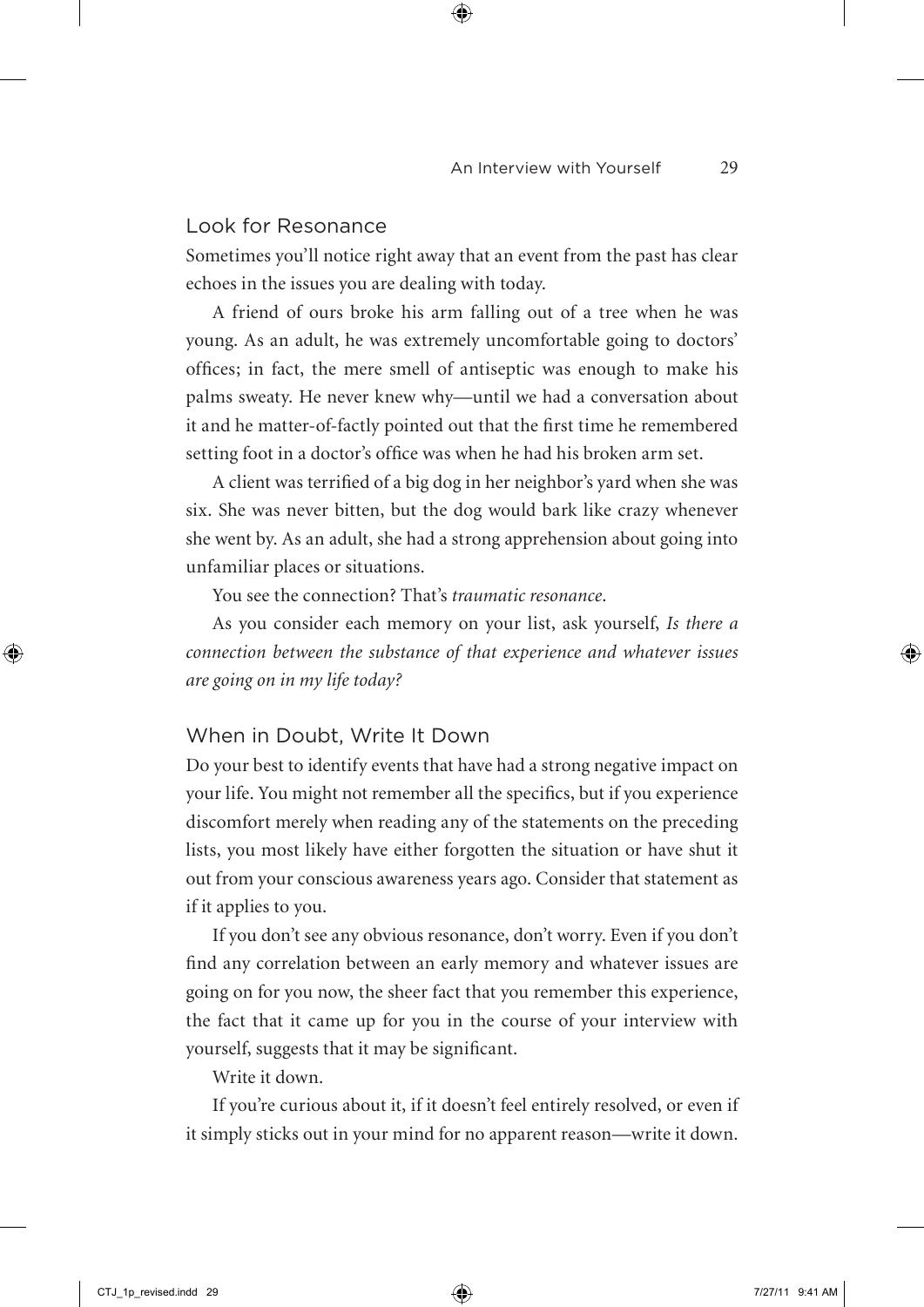### Your Inherent Code to Joy

If you now have a list of several early events but are not 100 percent sure which is *the* most significant one, don't worry: you've got plenty enough to work with.

This is the beauty of the Four-Step Process: it's extremely forgiving. In other words, you don't have to worry about whether you are "getting this right." Even if you have no more than just a little information to go on, the process will still go to work and start dissipating that fog of distress.

Why? Because human beings are designed to self-correct.

The human organism is built to self-calibrate through what science calls *homeostasis,* which simply means we have a strong tendency to return to equilibrium, no matter how out of balance we become. This is why our body temperature so consistently gravitates to 98.6˚ and the pH level of our blood normally stays very close to 7.35. The same thing is true of our emotional state. There is an emotional balance built into us that our organism strongly wants to maintain and to which it will return if given half a chance. Remove the blockages that life's more painful circumstances have put in its way, and it will. It is like a gravitational pull—an inherent *code to joy*.

To illustrate just how strongly this innate tendency wants to bring us back into emotional balance, and how readily the Four-Step Process facilitates this happening, here is one more story before going on to the next chapter.

### David's Breakthrough

A few years ago a journalist named David came to interview us for a story. As we described our work, we asked him to think of something that was nagging at him, something we could perhaps help him clear up, by way of demonstration. He thought for a moment, then said, "Well, okay, I guess I've got something." And he told us about a lingering resentment he had concerning a previous marriage.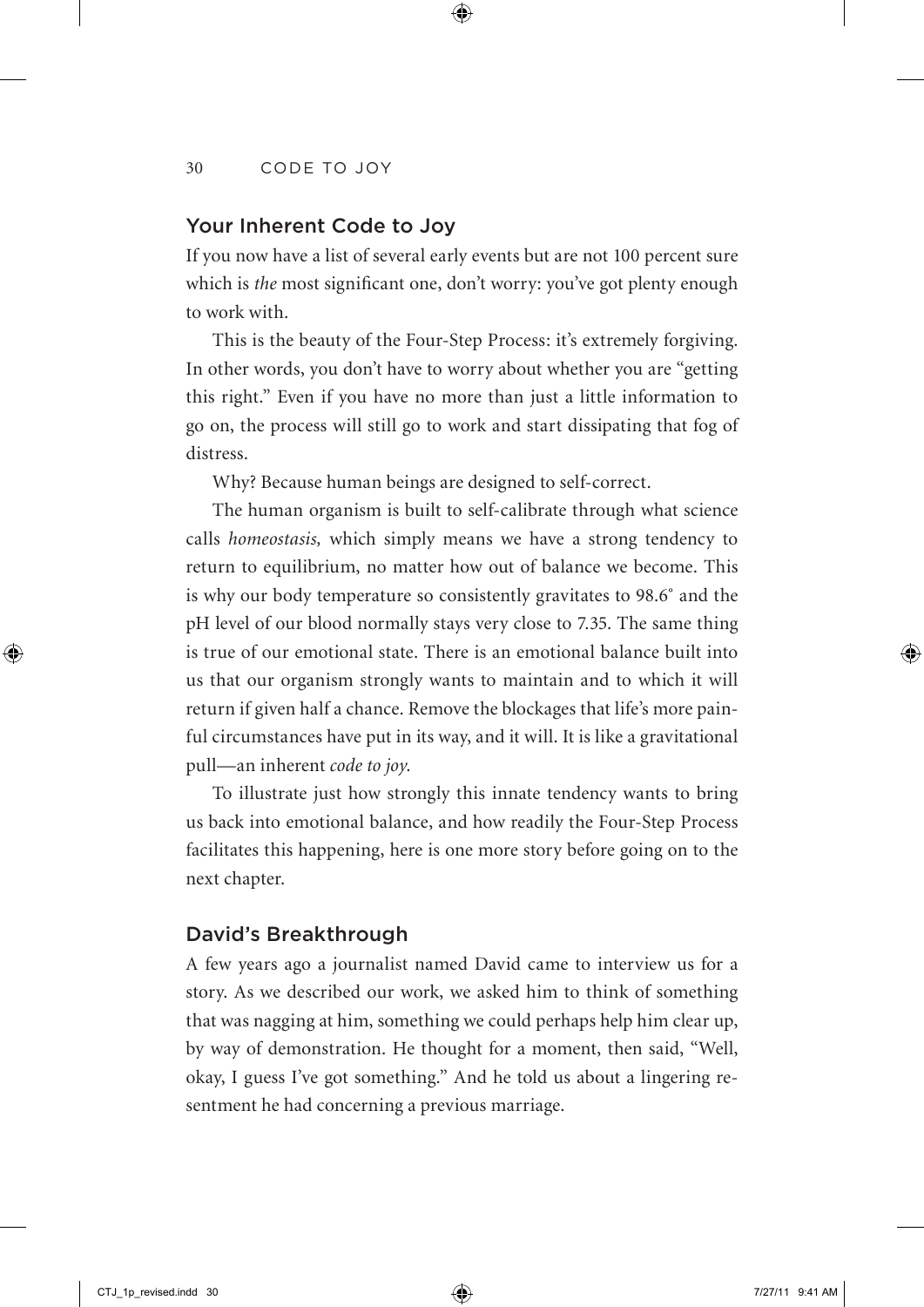We took him through the steps of the Four-Step Process and then asked him how he felt. He shrugged. "Not much different, really. A little lighter, I guess, but nothing dramatic. But then, this thing wasn't nagging at me that badly before, anyway."

We continued with the interview and then parted ways.

Late the next day we got a call from David. His voice practically burst through the telephone with excitement. "You will not *believe* what happened!" he said, and he told us what had occurred earlier that day.

That morning (the morning *after* we had met), David was scheduled to drive to a nearby hotel for an interview with a local author. At the last minute, something had come up requiring his interview subject to return home, and the man had left a message at the hotel asking David if he would mind driving out to his home to conduct the interview there instead.

David's heart had leapt into his throat. He was not from this area, he was driving a rental car that had no GPS, and he didn't know his way around. His subject lived out in Rancho Santa Fe, a half-hour away and at the end of a long route of twists and turns out in the country.

But that wasn't the worst of it. As it turned out, unknown or unfamiliar road directions happened to be David's psychological Achilles' heel.

"All my life," David explained to us, "I have had an absolute panic about road directions. If I have to drive somewhere I've never been before, alone, with no one to be my navigator, I get paralyzed with anxiety. It doesn't matter if I have a good map and great directions. The moment someone starts to explain how to get there, my mind shuts down. I don't hear it, can't retain it."

Worse yet, the person at the hotel had been able to give him only vague directions. David had set out for his interview with no clear map or directions, quite sure that he would be hopelessly lost within minutes.

"And get this," he said. "Not only did I *not* get lost, I never had a single moment of anxiety. I rolled down the window, enjoyed the scen